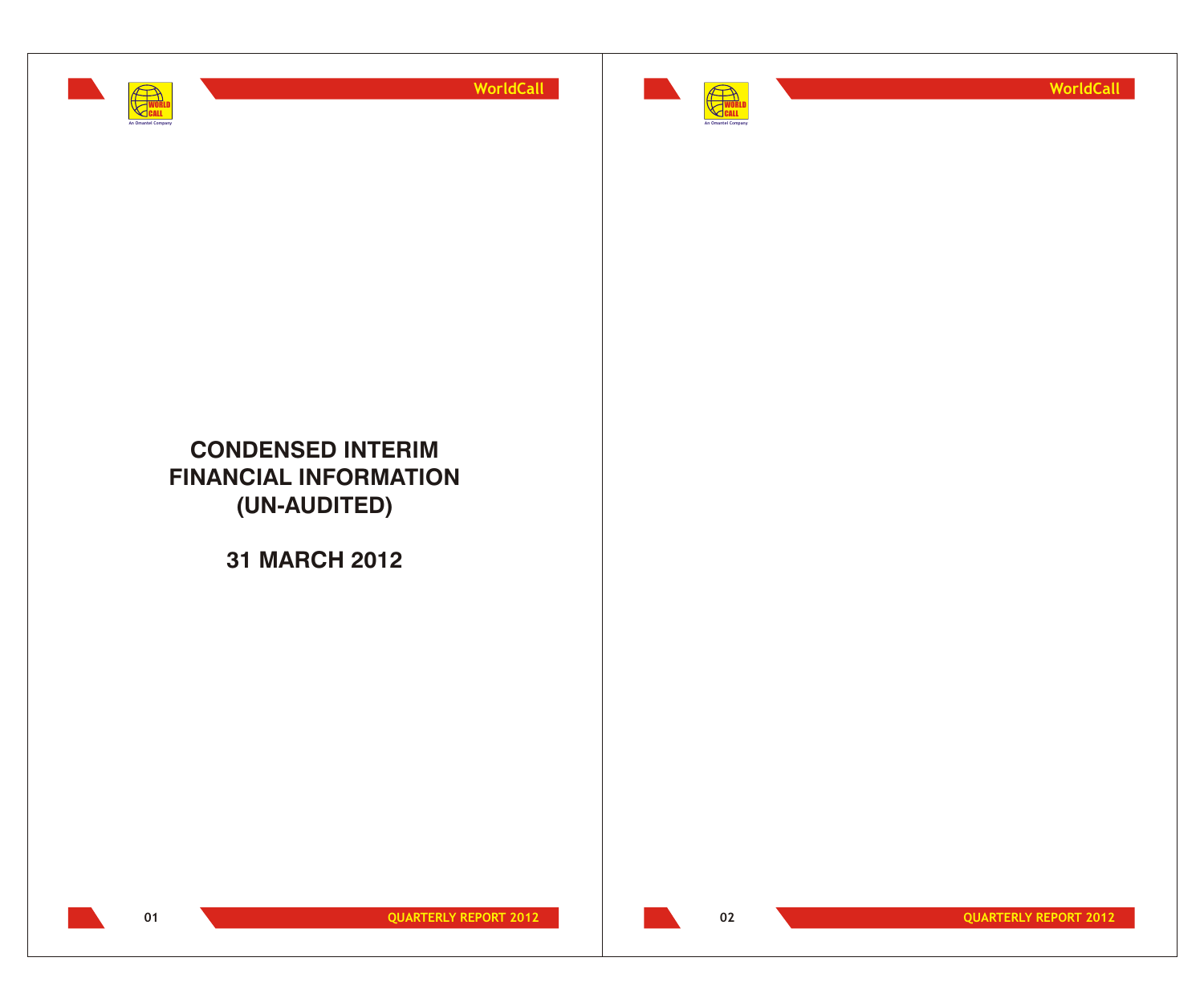

# VISION

WORLD CALL **An Omantel Company**

> We at Worldcall are committed to achieving dynamic growth and service excellence by being at the cutting edge of technological innovation. We strive to consistently meet and surpass customers', employees' and stake-holders' expectations by offering state-of-the-art telecom solutions with national & international footprints. We feel pride in making efforts to position Worldcall and Pakistan in the forefront of international arena.

# **MISSION STATEMENT**

In the telecom market of Pakistan, Worldcall to have an overwhelming impact on the basis of following benchmarks:

- Create new standards of product offering in basic and value added telephony by being more cost effective, easily accessible and dependable. Thus ensuring real value for money to all segments of market.
- Be a leader within indigenous operators in terms of market share, gross revenues and ARPU within five years and maintain the same positioning thereafter.
- Achieve utmost customer satisfaction by setting up high standards of technical quality and service delivery.

Ensuring the most profitable and sustainable patterns of ROI (Return on Investment) for the stake-holders.

# Contents

*Page Five*

Company information

*Page Seven*

Directors' review

*Page Nine* Condensed interim balance sheet

*Page Ten*

Condensed interim profit & loss account

*Page Eleven*

Condensed interim statement of comprehensive income

## *Page Twelve*

Condensed interim cash flow statement

*Page Thirteen*

Condensed interim statement of changes in equity

*Page Fourteen*

Notes to the condensed interim financial information

## *Page Twenty Three*

Condensed consolidated interim financial information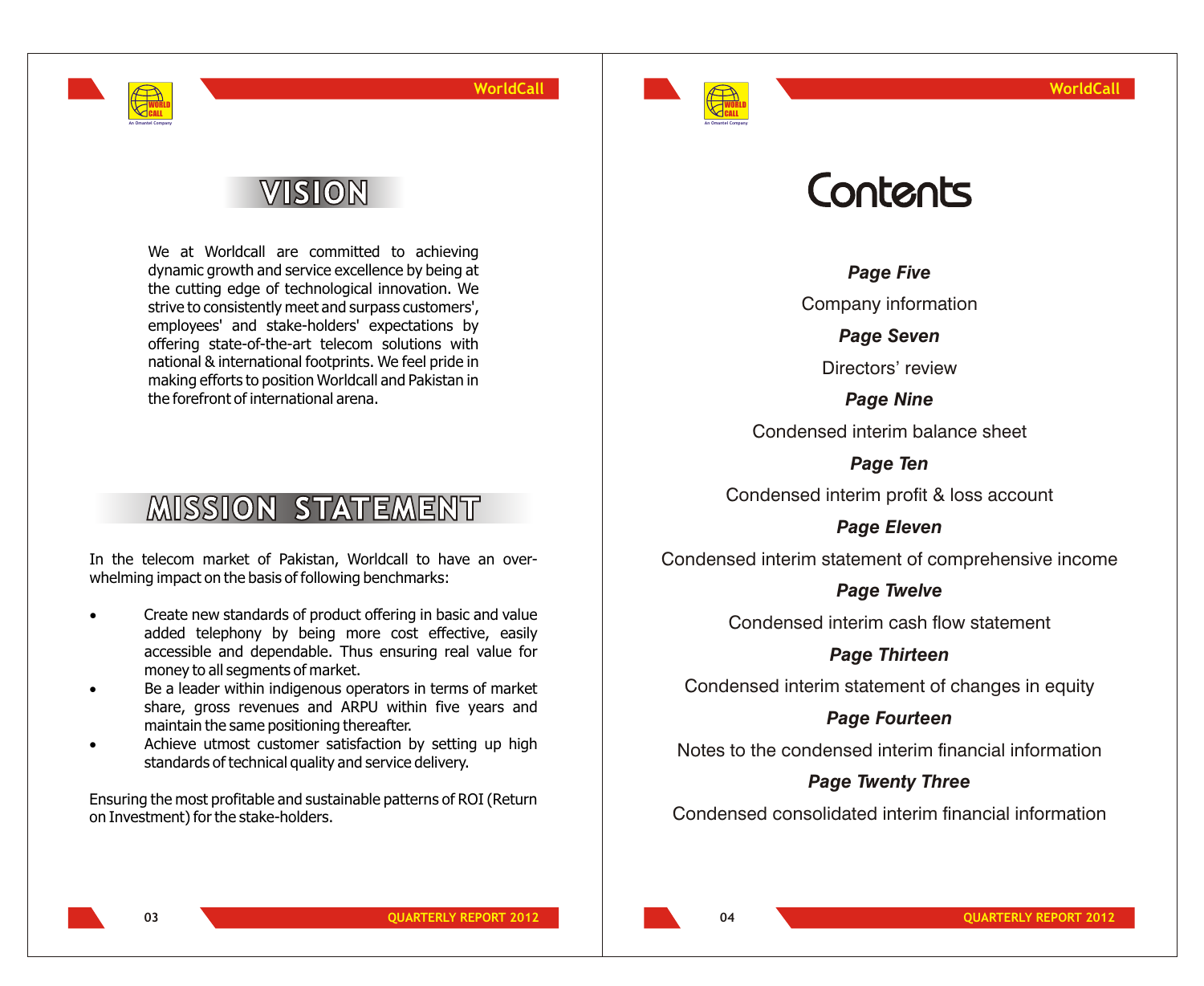



**WorldCall**

## **COMPANY INFORMATION**

| Chairman                                    | Mehdi Mohammed Al Abduwani                                                                                                                                                                                                                                                                                                                                                                                                                                                                                                                                                                                                                                                                                                                                                                                                                                                 |
|---------------------------------------------|----------------------------------------------------------------------------------------------------------------------------------------------------------------------------------------------------------------------------------------------------------------------------------------------------------------------------------------------------------------------------------------------------------------------------------------------------------------------------------------------------------------------------------------------------------------------------------------------------------------------------------------------------------------------------------------------------------------------------------------------------------------------------------------------------------------------------------------------------------------------------|
| <b>Chief Executive Officer</b>              | Babar Ali Syed                                                                                                                                                                                                                                                                                                                                                                                                                                                                                                                                                                                                                                                                                                                                                                                                                                                             |
| Board of Directors (In Alphabetic order)    | Aimen bin Ahmed Al Hosni<br>Asadullah Khawaja<br>Mehdi Mohammed Al Abduwani (Chairman)<br>Samy Ahmed Abdulgadir Al Ghassany<br>Sohail Qadir<br>Shehryar Ali Taseer<br>Talal Said Marhoon Al-Mamari (Vice Chairman)                                                                                                                                                                                                                                                                                                                                                                                                                                                                                                                                                                                                                                                         |
| <b>Chief Financial Officer</b>              | Mohammad Noaman Adil                                                                                                                                                                                                                                                                                                                                                                                                                                                                                                                                                                                                                                                                                                                                                                                                                                                       |
| <b>Executive Committee</b>                  | Mehdi Mohammed Al Abduwani (Chairman)<br>Aimen bin Ahmed Al Hosni (Member)<br>Sohail Qadir (Member)<br>Babar Ali Syed (Member)<br>Rizwan Abdul Hayi (Secretary)                                                                                                                                                                                                                                                                                                                                                                                                                                                                                                                                                                                                                                                                                                            |
| <b>Audit Committee</b>                      | Talal Said Marhoon Al-Mamari (Chairman)<br>Asadullah Khawaja (Member)<br>Aimen bin Ahmed Al Hosni (Member)<br>Rizwan Abdul Hayi (Secretary)                                                                                                                                                                                                                                                                                                                                                                                                                                                                                                                                                                                                                                                                                                                                |
| <b>HR Committee</b>                         | Aimen bin Ahmed Al Hosni (Chairman)<br>Talal Said Marhoon Al-Mamari (Member)<br>Sohail Qadir (Member)                                                                                                                                                                                                                                                                                                                                                                                                                                                                                                                                                                                                                                                                                                                                                                      |
| <b>Chief Internal Auditor</b>               | Mirghani Hamza Al-Madani                                                                                                                                                                                                                                                                                                                                                                                                                                                                                                                                                                                                                                                                                                                                                                                                                                                   |
| <b>Company Secretary</b>                    | Rizwan Abdul Hayi                                                                                                                                                                                                                                                                                                                                                                                                                                                                                                                                                                                                                                                                                                                                                                                                                                                          |
| <b>Auditors</b>                             | KPMG Taseer Hadi & Co.<br><b>Chartered Accountants</b>                                                                                                                                                                                                                                                                                                                                                                                                                                                                                                                                                                                                                                                                                                                                                                                                                     |
| <b>Legal Advisers</b>                       | M/s Khan & Partners<br><b>Barristers &amp; Solicitors</b>                                                                                                                                                                                                                                                                                                                                                                                                                                                                                                                                                                                                                                                                                                                                                                                                                  |
| Bankers (In Alphabetic Order)               | Allied Bank Limited<br>Albaraka Bank (Pakistan) Limited<br>(formerly Emirates Global Islamic Bank Limited)<br>Askari Bank Limited<br>Barclays Bank Plc Pakistan<br><b>Burj Bank Limited</b><br>(formerly Dawood Islamic Bank Limited)<br>Citi Bank N.A.<br>Deutsche Bank AG<br><b>Faysal Bank Limited</b><br>First Dawood Investment Bank Limited<br>Habib Bank Limited<br>Habib Metropolitan Bank Limited<br>HSBC Bank Middle East Limited<br>IGI Investment Bank Limited<br>J S Bank Limited<br><b>KASB Bank Limited</b><br><b>MCB Bank Limited</b><br>National Bank of Pakistan<br>NIB Bank Limited<br>Oman International Bank S.A.O.G.<br>Pak Oman Investment Co. Limited<br>Soneri Bank Limited<br>Standard Chartered Bank (Pakistan) Limited<br>Summit Bank Limited<br>(formerly Arif Habib Bank Limited)<br>Tameer Micro Finance Bank Limtied<br>The Bank of Punjab |
| <b>Registrar and Shares Transfer Office</b> | THK Associates (Pvt.) Limited<br>Ground Floor, State Life Building No.3,<br>Dr. Zia-ud-Din Ahmed Road, Karachi.<br>Tel: (021) 111-000-322                                                                                                                                                                                                                                                                                                                                                                                                                                                                                                                                                                                                                                                                                                                                  |
| <b>Registered Office/Head Office</b>        | 67-A, C/III, Gulberg-III,<br>Lahore, Pakistan<br>Tel: (042) 3587 2633-38<br>Fax: (042) 3575 5231                                                                                                                                                                                                                                                                                                                                                                                                                                                                                                                                                                                                                                                                                                                                                                           |
| 05                                          | <b>QUARTERLY REPORT 2012</b>                                                                                                                                                                                                                                                                                                                                                                                                                                                                                                                                                                                                                                                                                                                                                                                                                                               |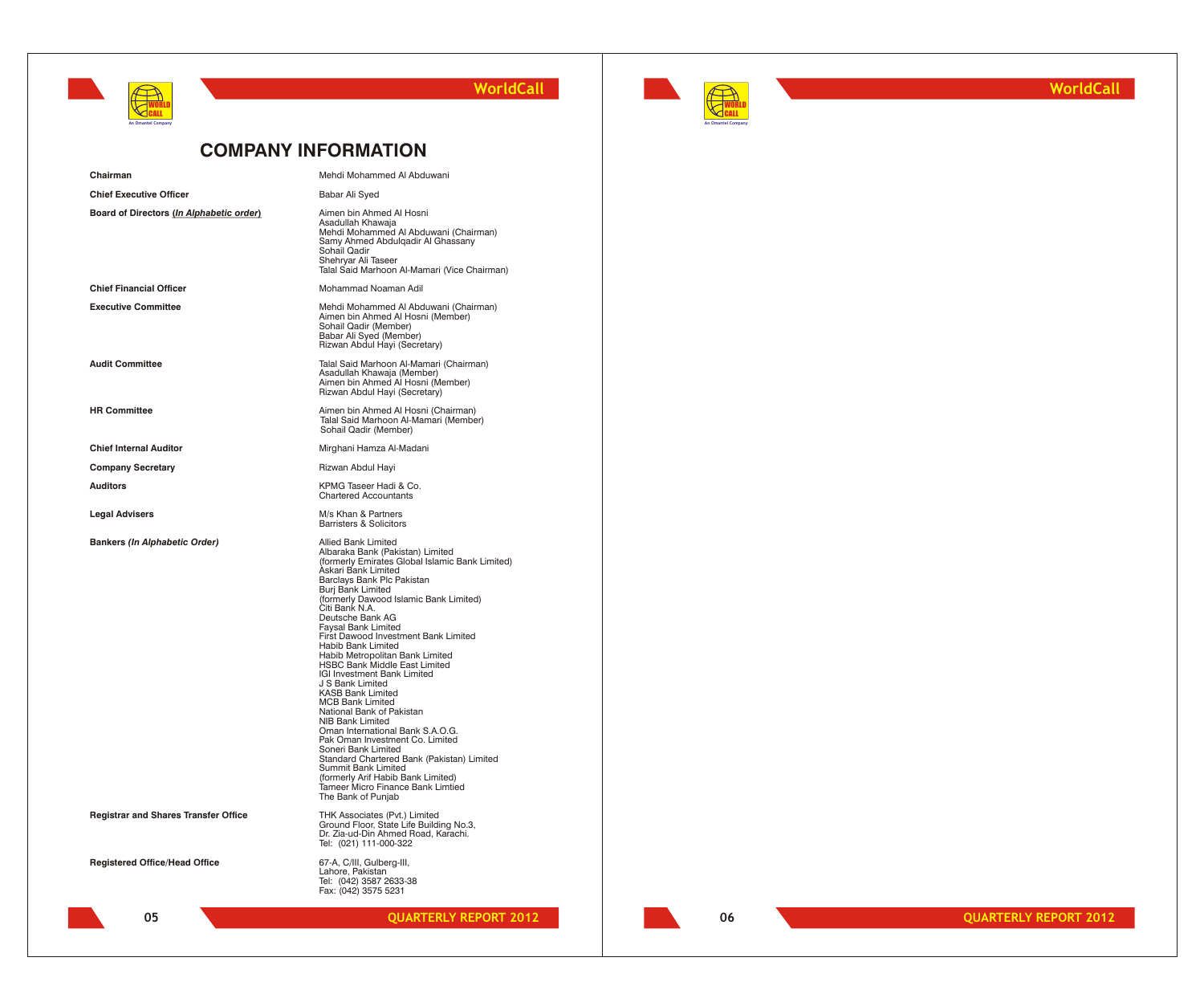



**WorldCall**

## **DIRECTORS' REVIEW**

The Directors of Worldcall Telecom Limited ("WTL" or the "Company") are pleased to present the brief overview of the financial information for the quarter ended 31 March 2012.

## **Financial Overview**

The quarter under review put up hard challenges for the management in terms of financial performance. Compared with the results of same quarter last year, revenues have shown growth of 27%. However declining margins and ARPUs led to fall in gross profit. Operating and finance cost witnessed savings of 3% and 9% respectively compared with the comparative period last year. The period was closed with net loss of Rs 399.7 million as compared to loss of Rs 182 million in the corresponding period last year.

## **Future Outlook**

Funding of USD 35 million is in the final stages. The Company expects that funds shall be available to the Company by June 2012. The Company has plans to expedite the upgrade of network as soon as the funding is received.

The Company's focus will remain on the data segment in days to come. EVDO services are expected to grow remarkably once the planned upgrades are undertaken. Besides this the management is taking keen interest in developing P2P connectivity business in different areas. In addition the Company is supporting initiatives taken by the industry as a whole to uplift the termination rates in LDI segment. This increase will not only strengthen the termination business but would also positively affect the overall financial performance.

## **Company's staff and customers**

We express our gratitude to our all staff members for their efforts and loyalty to the Company especially in recent times of stress and pressure. We further express our appreciation for our customers for their trust in our service

For and on behalf of the Board of Directors

Babardity

**Lahore Babar Ali Syed** 29 April 2012 Chief Executive Officer

**O7 QUARTERLY REPORT 2012**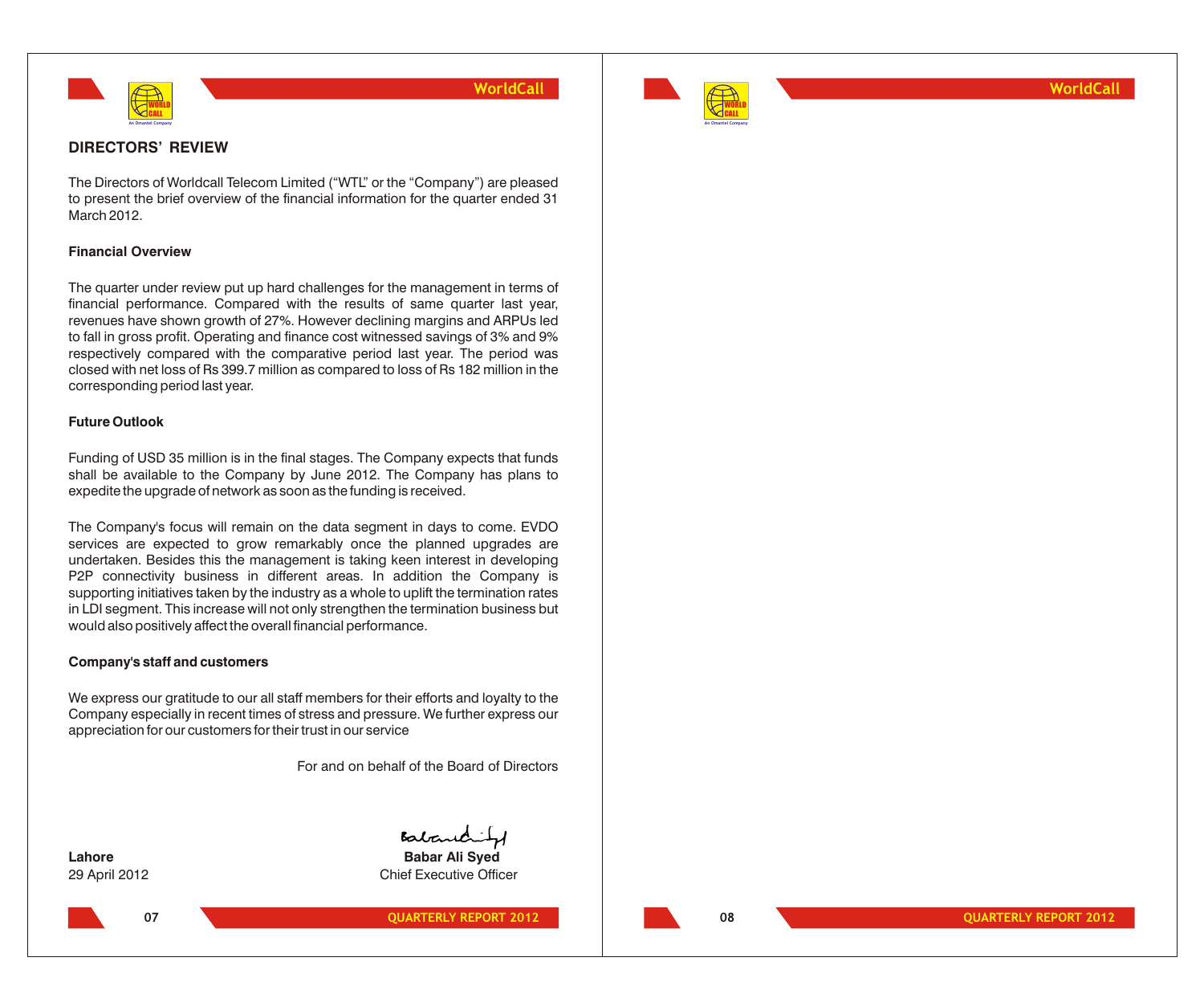

## **CONDENSED INTERIM BALANCE SHEET (UN-AUDITED) AS AT 31 MARCH 2012**

|                                                                                                  |                                | 31 March                     | 31 December                 |
|--------------------------------------------------------------------------------------------------|--------------------------------|------------------------------|-----------------------------|
|                                                                                                  | Note                           | 2012                         | 2011<br>--(Rupees in '000)- |
| <b>NON CURRENT ASSETS</b>                                                                        |                                |                              |                             |
| <b>Tangible fixed assets</b>                                                                     |                                |                              |                             |
| Property, plant and equipment                                                                    | 5                              | 13,368,174                   | 13,527,048                  |
| Capital work-in-progress                                                                         |                                | 706,890                      | 650,986                     |
|                                                                                                  |                                | 14,075,064                   | 14,178,034                  |
| Intangible assets                                                                                | 6                              | 5,130,817                    | 5,183,628                   |
| <b>Investment properties</b>                                                                     |                                | 146,074                      | 146,074                     |
| Long term investment- classified as held for sale<br>Long term trade receivable                  | $\overline{7}$                 | 16,784                       | 18,092                      |
| Deferred taxation                                                                                |                                | 486,842                      | 288,499                     |
| Long term deposits                                                                               |                                | 122,939                      | 132,323                     |
| <b>CURRENT ASSETS</b>                                                                            |                                | 19,978,520                   | 19,946,650                  |
|                                                                                                  |                                |                              |                             |
| Stores and spares                                                                                |                                | 238,301                      | 235.415                     |
| Stock in trade<br>Trade debts                                                                    |                                | 168,430<br>3,753,304         | 201,901<br>3,252,683        |
| Loans and advances - considered good                                                             |                                | 1,039,760                    | 1,058,229                   |
| Deposits and prepayments                                                                         |                                | 152,132                      | 142,945                     |
| Other receivables                                                                                |                                | 59,781                       | 86,212                      |
| Short term investments-available for sale                                                        |                                | 127,200                      | 114,489                     |
| Income tax recoverable-net<br>Cash and bank balances                                             |                                | 147,118<br>139,177           | 163,943<br>327,028          |
|                                                                                                  |                                | 5,825,203                    | 5,582,845                   |
| <b>CURRENT LIABILITIES</b>                                                                       |                                |                              |                             |
| Current maturities of non-current liabilities                                                    |                                | 2,188,227                    | 2,095,116                   |
| Running finance under mark-up arrangements - secured                                             |                                | 792,222                      | 979,373                     |
| Short term borrowings                                                                            |                                | 198,390                      | 118,503                     |
| License fee payable                                                                              |                                | 1,021,500                    | 1,021,500                   |
| Trade and other payables<br>Interest and mark-up accrued                                         |                                | 5,182,669<br>221,684         | 4,589,727<br>140,183        |
|                                                                                                  |                                | 9,604,692                    | 8,944,402                   |
| <b>NET CURRENT LIABILITIES</b>                                                                   |                                | (3,779,489)                  | (3,361,557)                 |
| <b>NON CURRENT LIABILITIES</b>                                                                   |                                |                              |                             |
| Term finance certificates - secured                                                              |                                | 1,083,952                    | 1,081,213                   |
| Long term loan                                                                                   | 8                              | 3,092,577                    | 3,060,004                   |
| Deferred income                                                                                  | 9                              | 142,155                      | 166,300                     |
| <b>Retirement benefits</b>                                                                       |                                | 324,271                      | 300,075                     |
| Liabilities against assets subject to finance lease<br>Long term payables                        | 10                             | 75,283<br>1,474,025          | 89,471<br>1,494,620         |
| Long term deposits                                                                               |                                | 42,998                       | 42,661                      |
|                                                                                                  |                                | 6,235,261                    | 6,234,344                   |
| Contingencies and commitments                                                                    | 11                             | 9,963,770                    | 10,350,749                  |
| <b>Represented by</b><br>Share capital and reserves                                              |                                |                              |                             |
| Authorized capital                                                                               |                                |                              |                             |
| 900,000,000 (31 December 2011: 900,000,000)                                                      |                                |                              |                             |
| ordinary shares of Rs. 10 each                                                                   |                                | 9,000,000                    | 9,000,000                   |
| Issued, subscribed and paid up capital                                                           |                                | 8,605,716                    | 8,605,716                   |
| Share premium                                                                                    |                                | 837,335                      | 837,335                     |
| Fair value reserve-available for sale financial assets                                           |                                | (229, 312)                   | (242, 023)                  |
| Accumulated profit                                                                               |                                | 405,089<br>9,618,828         | 806,476<br>10,007,504       |
| Surplus on revaluation                                                                           |                                | 344,942                      | 343,245                     |
|                                                                                                  |                                | 9,963,770                    | 10,350,749                  |
| The annexed notes 1 to 15 form an integral part of this condensed interim financial information. |                                |                              |                             |
|                                                                                                  | Babandit                       |                              |                             |
| Lahore                                                                                           | <b>Chief Executive Officer</b> |                              | Director                    |
|                                                                                                  |                                |                              |                             |
| 09                                                                                               |                                | <b>QUARTERLY REPORT 2012</b> |                             |



## **WorldCall**

## **CONDENSED INTERIM PROFIT AND LOSS ACCOUNT (UN-AUDITED) FOR THE QUARTER ENDED 31 MARCH 2012**

|                                    |          | <b>Quarter ended</b><br>31 March<br>2012  | Quarter ended<br>31 March<br>2011 |
|------------------------------------|----------|-------------------------------------------|-----------------------------------|
|                                    |          | -------------(Rupees in '000)------------ |                                   |
| Revenue -net                       |          | 2,060,072                                 | 1,626,648                         |
| Direct cost                        |          | (2,085,867)                               | (1,421,265)                       |
| Gross (loss)/profit                |          | (25, 795)                                 | 205,383                           |
| Operating cost                     |          | (354, 881)                                | (364, 341)                        |
| <b>Operating loss</b>              |          | (380, 676)                                | (158, 958)                        |
| Finance cost                       |          | (171, 083)                                | (189,009)                         |
|                                    |          | (551, 759)                                | (347, 967)                        |
| Impairment loss on available for   |          |                                           |                                   |
| sale financial assets              |          |                                           | (1,238)                           |
| Other (expenses)/income- net       |          | (25, 674)                                 | 81,513                            |
| Loss before taxation               |          | (577, 433)                                | (267, 692)                        |
| Taxation                           |          | 177,743                                   | 85,369                            |
| <b>Loss after taxation</b>         |          | (399, 690)                                | (182, 323)                        |
| Loss per share - basic and diluted | (Rupees) | (0.46)                                    | (0.21)                            |

The appropriations have been shown in the statement of changes in equity.

The annexed notes 1 to 15 form an integral part of this condensed interim financial information.

Babandity Lahore **Chief Executive Officer** Chief Executive Officer **Chief** Chief **Chief** Chief **Chief** Chief **Chief Chief Chief Chief Chief Chief Chief Chief Chief Chief Chief Chief Chief Chief Chief Ch** 

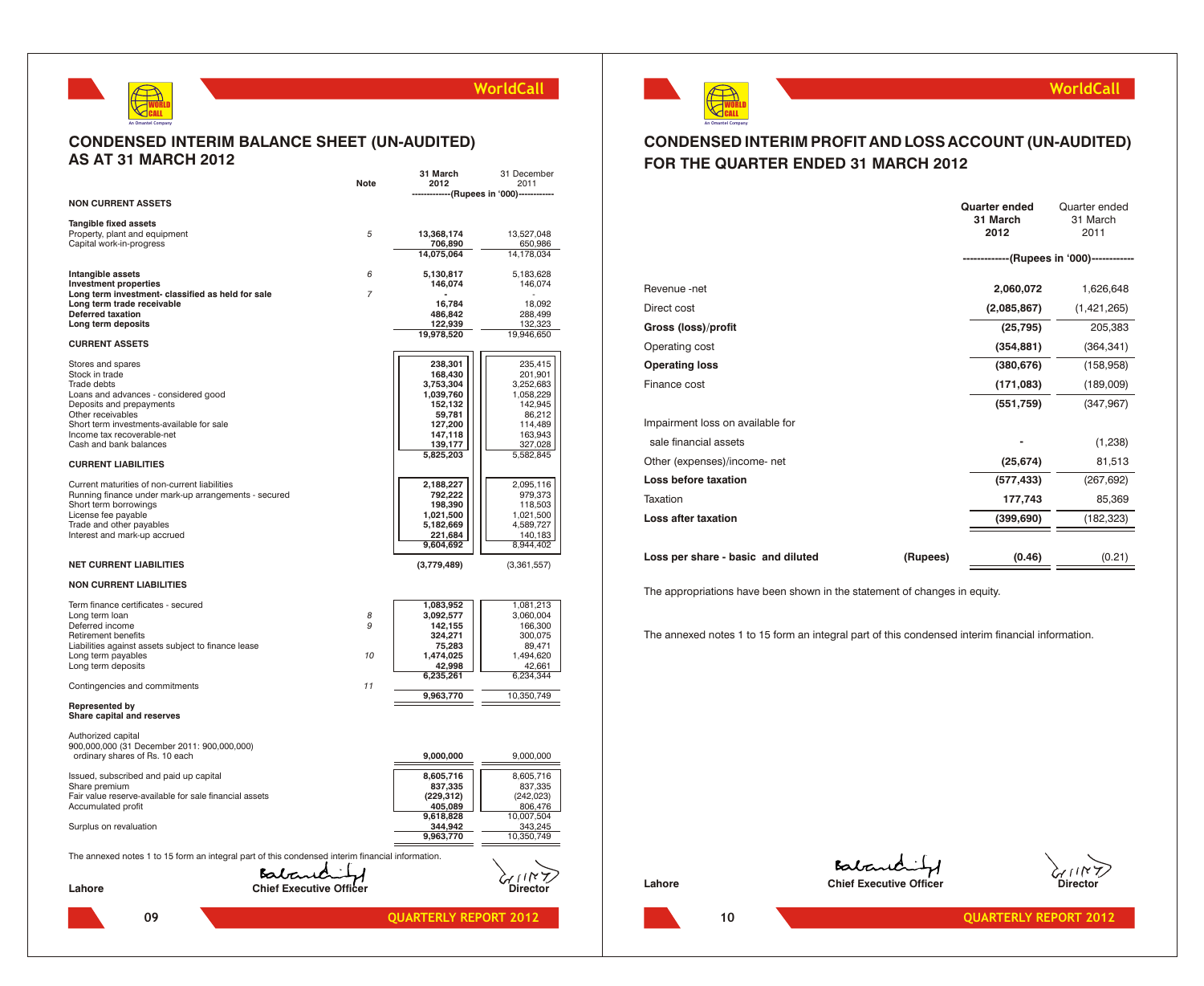

## **CONDENSED INTERIM STATEMENT OF COMPREHENSIVE INCOME (UN-AUDITED) FOR THE QUARTER ENDED 31 MARCH 2012**

|                                                                                                                         | Quarter ended<br>31 March<br>2012        | Quarter ended<br>31 March<br>2011 |
|-------------------------------------------------------------------------------------------------------------------------|------------------------------------------|-----------------------------------|
|                                                                                                                         | ------------ (Rupees in '000)----------- |                                   |
| Loss for the period                                                                                                     | (399, 690)                               | (182, 323)                        |
| Other comprehensive income / (loss)-net of tax:                                                                         |                                          |                                   |
| Net change in fair value of available for sale financial assets<br>Impairment loss transferred to profit & loss account | 12,711                                   | (143,616)<br>1,238                |
|                                                                                                                         | 12,711                                   | (142, 378)                        |
| Total comprehensive loss for the period                                                                                 | (386, 979)                               | (324, 701)                        |
| The annexed notes 1 to 15 form an integral part of this condensed interim financial information.                        |                                          |                                   |

**11 QUARTERLY REPORT 2012** 



## **CONDENSED INTERIM CASH FLOW STATEMENT (UN-AUDITED) FOR THE QUARTER ENDED 31 MARCH 2012**

|                                                        | <b>Note</b> | <b>Quarter ended</b><br>31 March<br>2012 | Quarter ended<br>31 March<br>2011<br>-------------(Rupees in '000)------------ |
|--------------------------------------------------------|-------------|------------------------------------------|--------------------------------------------------------------------------------|
| Cash flows from operating activities                   |             |                                          |                                                                                |
| Cash generated from/(used in) operations               | 12          | 217,993                                  | (465, 932)                                                                     |
| Decrease/(Increase) in long term deposits receivable   |             | 9,384                                    | (2,020)                                                                        |
| Decrease long term trade receivable                    |             | 1,308                                    | 12,430                                                                         |
| Increase/(decrease) in long term deposits payable      |             | 337                                      | (34)                                                                           |
| (Decrease) in deferred income                          |             | (24, 145)                                | $\blacksquare$                                                                 |
| (Decrease)/Increase in long term payables              |             | (20, 595)                                | 121,305                                                                        |
| Retirement benefits paid                               |             | (1,766)                                  | (4, 165)                                                                       |
| Finance cost paid<br>Taxes paid                        |             | (75, 850)<br>(3,776)                     | (117, 129)<br>(21, 378)                                                        |
| Net cash generated from/(used in) operating activities |             | 102,890                                  | (476, 923)                                                                     |
|                                                        |             |                                          |                                                                                |

## **Cash flows from investing activities**

| Fixed capital expenditure                      | (170, 286)               | (249, 938) |
|------------------------------------------------|--------------------------|------------|
| Sale proceeds of property, plant and equipment | $\overline{\phantom{a}}$ | 64.780     |
| Net cash used in investing activities          | (170.286)                | (185.158)  |

## **Cash flows from financing activities**

| Receipts of long term finances                         |            | 2,943,855     |
|--------------------------------------------------------|------------|---------------|
| Running finance-net                                    | (187, 151) | (1, 170, 964) |
| Receipt/(repayment) of short term borrowings           | 79.887     | (200,000)     |
| Repayment of finance lease liabilities                 | (13, 191)  | (4,338)       |
| Net cash (used in)/generated from financing activities | (120, 455) | 1,568,553     |
|                                                        |            |               |
| Net (decrease)/increase in cash and cash equivalents   | (187, 851) | 906,472       |
| Cash and bank balances at the beginning of the period  | 327,028    | 183,960       |
| Cash and bank balances at the end of the period        | 139,177    | 1,090,432     |
|                                                        |            |               |

The annexed notes 1 to 15 form an integral part of this condensed interim financial information.



**Lahore Chief Executive Officer Chief Executive Officer Chief Executive Officer** 



**WorldCall**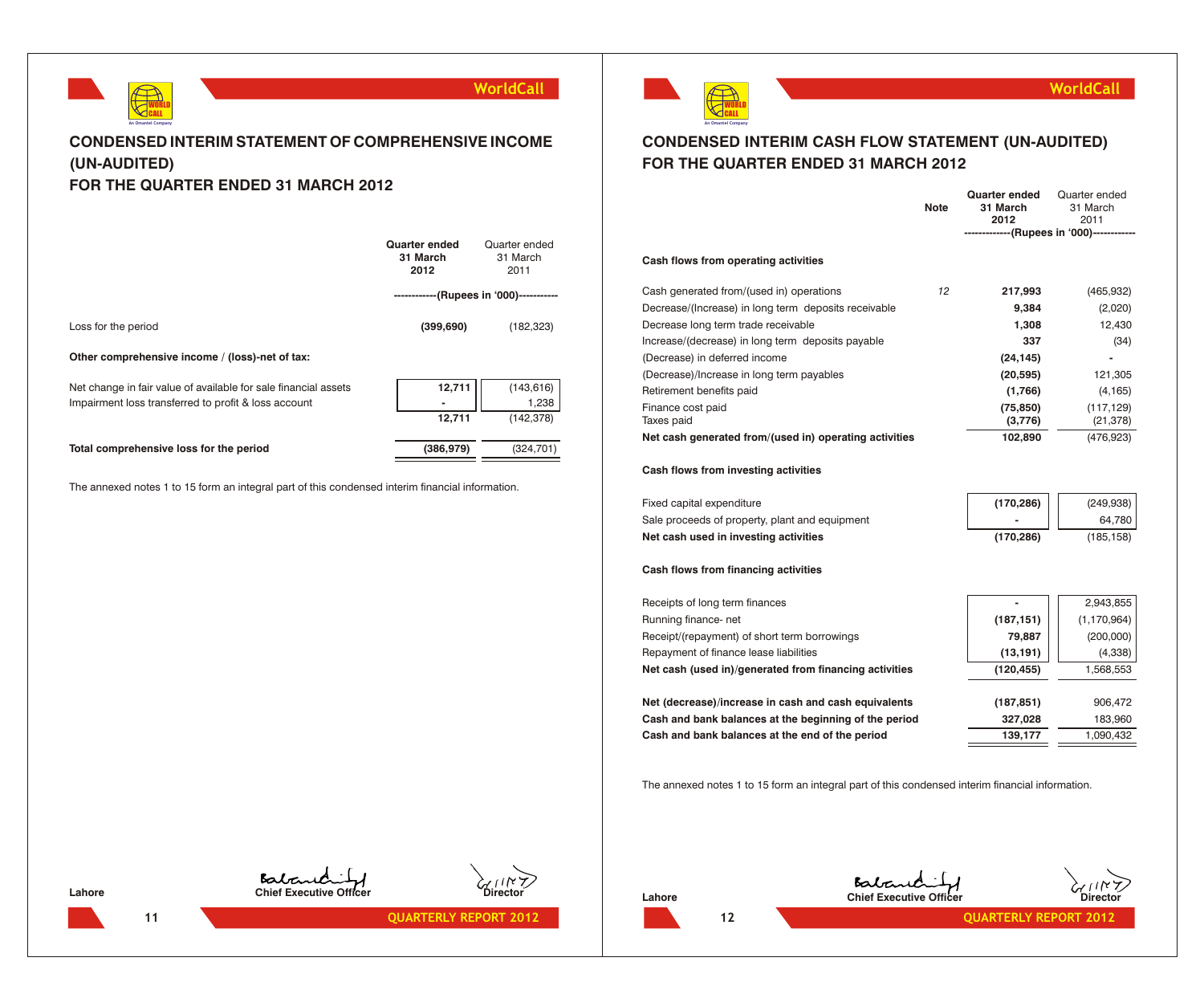

D

**n y**

|                                                  |              |                | Fair value<br>reserve-                |               |         |              |
|--------------------------------------------------|--------------|----------------|---------------------------------------|---------------|---------|--------------|
|                                                  | <b>Share</b> | <b>Share</b>   | available for Accumulat Revaluation   |               |         |              |
|                                                  | capital      | premium        | sale assets                           | profit/(loss) | reserve | <b>Total</b> |
|                                                  | <br> <br>    | <br> <br> <br> | ----------(Rupees in '000)----------- |               |         |              |
| Balance as at 31 December 2010                   | 8,605,716    | 837,335        | (72,548)                              | 521, 111      | 338,360 | 10,229,974   |
| Total comprehensive loss for the period          |              |                | (142, 378)                            | (182, 323)    |         | (324, 701)   |
| Transfer to surplus on revaluation               |              |                |                                       | (1,697)       | 1,697   |              |
| Balance as at 31 March 2011                      | 8,605,716    | 837,335        | (214, 926)                            | 337,091       | 340,057 | 9,905,273    |
| Total comprehensive (loss)/income for the period |              |                | (27,097)                              | 472,573       |         | 445,476      |
| Transfer to surplus on revaluation               |              |                |                                       | (3, 188)      | 3,188   |              |
| Balance as at 31 December 2011                   | 8,605,716    | 837,335        | (242, 023)                            | 806,476       | 343,245 | 10,350,749   |
| Total comprehensive income/(loss) for the period |              |                | 12,711                                | (399, 690)    |         | (386, 979)   |
| Transfer to surplus on revaluation               |              |                |                                       | (1,697)       | 1,697   |              |
| Balance as at 31 March 2012                      | 8,605,716    | 837,335        | (229, 312)                            | 405,089       | 344,942 | 9,963,770    |
|                                                  |              |                |                                       |               |         |              |

## **WorldCall**



## **NOTES TO THE CONDENSED INTERIM FINANCIAL INFORMATION (UN-AUDITED) FOR THE QUARTER ENDED 31 MARCH 2012**

### **1 Legal status and nature of business**

Worldcall Telecom Limited ("the Company") is a public limited company incorporated in Pakistan on 15 March 2001 under the Companies Ordinance, 1984 and its shares are quoted on the Karachi and Lahore Stock Exchanges. The Company commenced its operations on 01 December 2004 and is engaged in providing Wireless Local Loop ("WLL") and Long Distance & International ("LDI") services in Pakistan, operation and maintenance of public payphones network and re-broadcasting international/national satellite/terrestrial wireless, cable television and radio signals as well as interactive communication and to establish, maintain and operate the licensed telephony services. The Company has been licensed by Pakistan Telecommunication Authority ("PTA") and Pakistan Electronic Media Regulatory Authority ("PEMRA") for these purposes. The registered office of the Company is situated at 67A-C-III, Gulberg III, Lahore. In the year ended 30 June 2008, 56.80% shares (488,839,429 ordinary shares) had been acquired by Oman Telecommunications Company SAOG ("the Parent company").

## **2 Statement of Compliance**

This condensed interim financial information for the period ended 31 March 2012 has been prepared in accordance with the requirements of the International Accounting Standard 34 -Interim Financial Reporting and provisions of and the directives issued under the Companies Ordinance, 1984. In case where requirements differ, the provisions of or directives issued under the Companies Ordinance, 1984 have been followed.

### **3. Significant accounting judgments and estimates**

The preparation of condensed interim financial information in conformity with approved accounting standards requires management to make judgements, estimates and assumptions that affect the application of accounting policies and reported amounts of assets and liabilities, income and expenses. The estimates associated assumptions and judgements are based on historical experience and various other factors that are believed to be reasonable under the circumstances, the result of which form the basis of making the judgements about carrying values of assets and liabilities that are not readily apparent from other sources. Actual results may differ from these estimates. In preparing this condensed interim financial information, the significant judgements made by management in applying accounting policies and the key sources of estimation were the same as those that were applied to the financial statements for the year ended 31 December 2011.

### **4 Accounting policies**

Accounting polices adopted for preparation of this condensed interim financial information are same as those applied in the preparation of the audited financial statements of the Company for the year ended 31 December 2011 and stated therein.

**CONDENSED INTERIM STATEMENT OF CHANGES IN EQUITY (UN-AUDITED)**

CONDENSED INTERIM STATEMENT OF CHANGES IN EQUITY (UN-AUDITED)

**FOR THE QUARTER ENDED 31 MARCH 2012**

FOR THE QUARTER ENDED 31 MARCH 2012

The annexed notes 1 to 15 form an integral part of this condensed interim financial information.

The annexed Lahore

notes 1 to 15 form an integral part of this condensed interim financial information

**Lahore Chief Executive Officer Director**

Chief Executive Officer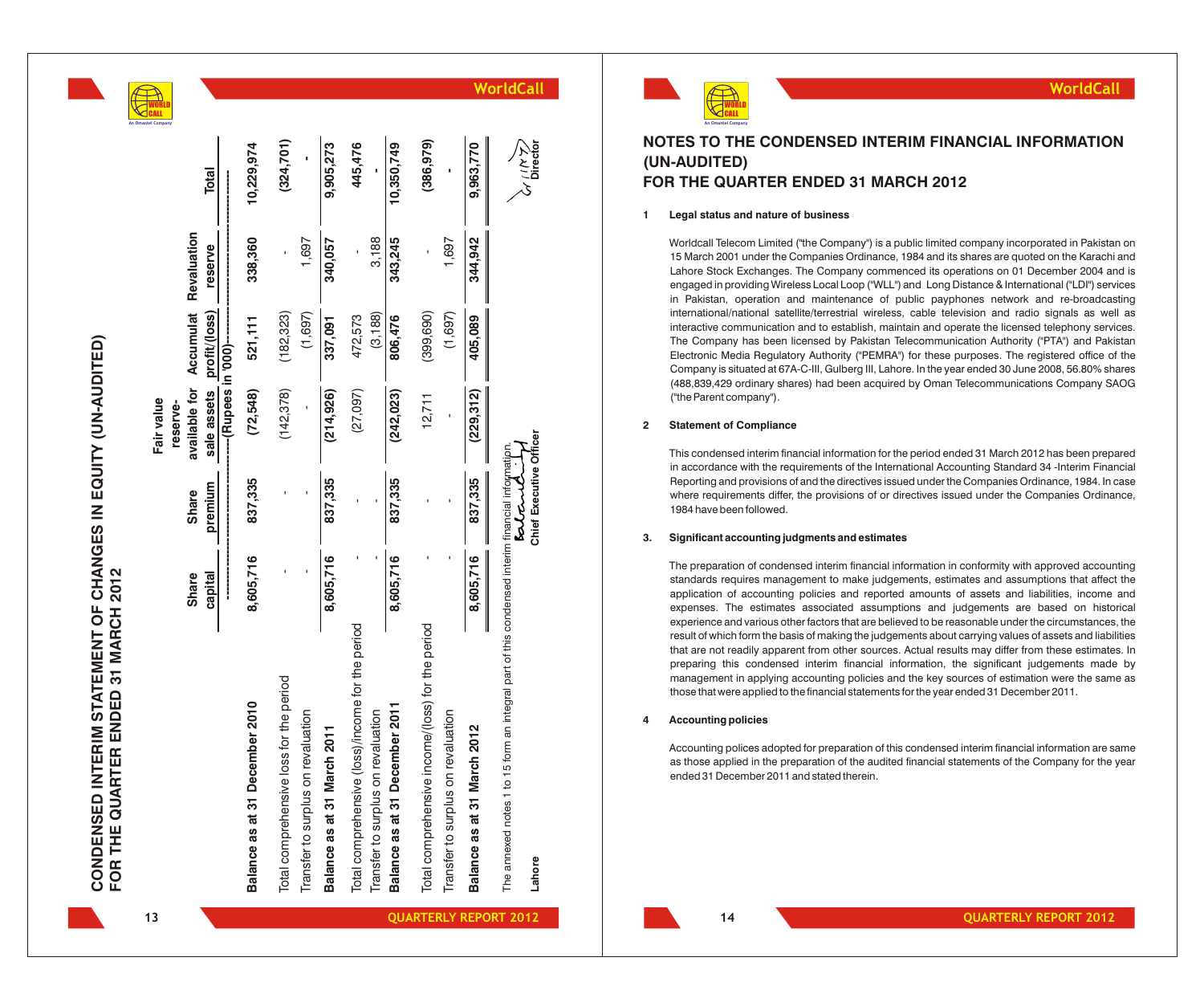|    |     |                                                                                                                                                                                                                                                                                                                                                                                                          |             |                  | WorldCall                                               |
|----|-----|----------------------------------------------------------------------------------------------------------------------------------------------------------------------------------------------------------------------------------------------------------------------------------------------------------------------------------------------------------------------------------------------------------|-------------|------------------|---------------------------------------------------------|
|    |     | An Omantel Company                                                                                                                                                                                                                                                                                                                                                                                       | <b>Note</b> | 31 March<br>2012 | 31 December<br>2011<br>--------(Rupees in '000)-------- |
| 5. |     | Property, plant and equipment                                                                                                                                                                                                                                                                                                                                                                            |             |                  |                                                         |
|    |     | Owned and leased assets:                                                                                                                                                                                                                                                                                                                                                                                 |             |                  |                                                         |
|    |     | Opening net book value                                                                                                                                                                                                                                                                                                                                                                                   |             | 13,527,048       | 12,795,044                                              |
|    |     | Additions during the period/year                                                                                                                                                                                                                                                                                                                                                                         | 5.1         | 119,688          | 1,997,791                                               |
|    |     |                                                                                                                                                                                                                                                                                                                                                                                                          |             | 13,646,736       | 14,792,835                                              |
|    |     | Disposals for the period/year - NBV                                                                                                                                                                                                                                                                                                                                                                      | 5.2         |                  | (24, 514)                                               |
|    |     | Adjustment during the period/year -NBV                                                                                                                                                                                                                                                                                                                                                                   |             |                  | (187)                                                   |
|    |     | Depreciation for the period/year                                                                                                                                                                                                                                                                                                                                                                         |             | (278, 562)       | (1, 241, 086)                                           |
|    |     | Closing net book value                                                                                                                                                                                                                                                                                                                                                                                   | 5.3         | 13,368,174       | 13,527,048                                              |
|    | 5.1 | <b>Break-up of additions</b>                                                                                                                                                                                                                                                                                                                                                                             |             |                  |                                                         |
|    |     | Leasehold improvements                                                                                                                                                                                                                                                                                                                                                                                   |             | 702              | 5,983                                                   |
|    |     | Plant and equipment                                                                                                                                                                                                                                                                                                                                                                                      |             | 116,515          | 1,767,386                                               |
|    |     | Office equipment                                                                                                                                                                                                                                                                                                                                                                                         |             | 1,737            | 6,437                                                   |
|    |     | Computers                                                                                                                                                                                                                                                                                                                                                                                                |             | 667              | 61,561                                                  |
|    |     | Furniture and fixtures                                                                                                                                                                                                                                                                                                                                                                                   |             |                  | 280                                                     |
|    |     | Vehicles                                                                                                                                                                                                                                                                                                                                                                                                 |             | 67               | 155,569                                                 |
|    |     | Lab and other equipment                                                                                                                                                                                                                                                                                                                                                                                  |             |                  | 575                                                     |
|    |     |                                                                                                                                                                                                                                                                                                                                                                                                          |             | 119,688          | 1,997,791                                               |
|    | 5.2 | Break-up of disposals -NBV                                                                                                                                                                                                                                                                                                                                                                               |             |                  |                                                         |
|    |     | Plant and equipment                                                                                                                                                                                                                                                                                                                                                                                      |             |                  | (5,537)                                                 |
|    |     | Office equipment                                                                                                                                                                                                                                                                                                                                                                                         |             |                  | (767)                                                   |
|    |     | Computers                                                                                                                                                                                                                                                                                                                                                                                                |             |                  | (290)                                                   |
|    |     | Furniture and fixtures                                                                                                                                                                                                                                                                                                                                                                                   |             |                  | (4)                                                     |
|    |     | Vehicles                                                                                                                                                                                                                                                                                                                                                                                                 |             |                  | (17, 916)                                               |
|    |     |                                                                                                                                                                                                                                                                                                                                                                                                          |             |                  | (24, 514)                                               |
|    | 5.3 | Property, plant and equipment includes equipment deployed in implementing the USF network<br>$\mathbf{r}$ , $\mathbf{r}$ , $\mathbf{r}$ , $\mathbf{r}$ , $\mathbf{r}$ , $\mathbf{r}$ , $\mathbf{r}$ , $\mathbf{r}$ , $\mathbf{r}$ , $\mathbf{r}$ , $\mathbf{r}$ , $\mathbf{r}$ , $\mathbf{r}$ , $\mathbf{r}$ , $\mathbf{r}$ , $\mathbf{r}$ , $\mathbf{r}$ , $\mathbf{r}$ , $\mathbf{r}$ , $\mathbf{r}$ , |             |                  |                                                         |

which is subject to lien exercisable by USF Company in the event of failure by the Company to maintain service availability and quality specification.

|   |                                       |             | 31 March       | 31 December                      |
|---|---------------------------------------|-------------|----------------|----------------------------------|
|   |                                       | <b>Note</b> | 2012           | 2011                             |
| 6 | Intangible assets                     |             |                | --------(Rupees in '000)-------- |
|   | Licenses                              |             | 1,853,650      | 1,893,173                        |
|   | Patents and copyrights                |             | $\blacksquare$ | 125                              |
|   | Indefeasible right of use- Media cost | 6.1         | 723.673        | 736,836                          |
|   | Goodwill                              | 6.2         | 2,553,494      | 2,553,494                        |
|   |                                       |             | 5,130,817      | 5,183,628                        |
|   |                                       |             |                |                                  |

- **6.1** During last year the Company acquired an indefeasible right of use in respect of capacity procured from Multinet Pakistan (Pvt.) Limited for the period of 15 years.
- **6.2** Goodwill represents the difference between the cost of the acquisition (fair value of consideration paid) and the fair value of the net identifiable assets acquired at the time of merger of Worldcall Telecom Limited with Worldcall Communications Limited, Worldcall Multimedia Limited and Worldcall Broadband Limited.



## **WorldCall**

The Company assessed the recoverable amount at 31 March 2012 and determined that as of this date there is no indication of impairment of Goodwill. The recoverable amount was calculated on the basis of five year financial business plan which assumes cash inflows of USD 70 million from investing and financing activities. As assumed in the five year financial plan, the Company during last year obtained a long term loan facility of USD 35 million and is in advance stage of arranging funding of equivalent amount.

The business plan also includes a comprehensive analysis of the existing operational deployments of the Company along with strategic direction of future investments and business growth. Discount rate of 16% was used for the calculation of net present value of future cash flows. The cash flows beyond the five years period have been extrapolated using a steady 5% growth rate which is consistent with the long-term average growth rate for the industry, whereas for impairment calculation no growth is considered in cash flows beyond five years as per International Accounting Standard 36-Impairment of Assets.

| 31 March | 31 December                      |
|----------|----------------------------------|
| 2012     | 2011                             |
|          | --------(Rupees in '000)-------- |

## **7 Long term investment-classified as held for sale**

**Foreign subsidiary - unquoted**

**Worldcall Telecommunications Lanka (Pvt.) Limited incorporated in Sri Lanka**

7,221,740 ( 31 December 2011: 7,221,740) ordinary shares of Sri Lankan Rupees 10/-each. Equity held 70.65% (31 December 2011: 70.65%) **44,406** 44,406 Share deposit money **13,671 13,671 13,671 13,671 58,077** 58,077 Less: Provision for impairment **(58,077)** (58,077)

**7.1** The Company's foreign subsidiary namely Worldcall Telecommunications Lanka (Private) Limited was suffering losses as the demand for payphones in Sri Lanka has greatly diminished. Keeping in view the Sri Lankan market conditions and negative equity of the subsidiary, the management decided and approved the winding up of the subsidiary. Long term investment in subsidiary was classified as discontinued operations.

|   |                                       | 31 March  | 31 December                      |
|---|---------------------------------------|-----------|----------------------------------|
|   |                                       | 2012      | 2011                             |
|   |                                       |           | --------(Rupees in '000)-------- |
| 8 | Long term loan                        |           |                                  |
|   | Amount received                       | 2,943,855 | 2,943,855                        |
|   | Less: Initial transaction cost        | (42, 668) | (42, 668)                        |
|   |                                       | 2,901,187 | 2,901,187                        |
|   | Add: Amortization of transaction cost | 6,095     | 4,572                            |
|   |                                       | 2,907,282 | 2,905,759                        |
|   | Add: Exchange loss                    | 185,295   | 154,245                          |
|   |                                       | 3,092,577 | 3,060,004                        |

**15 QUARTERLY REPORT 2012**

**16 QUARTERLY REPORT 2012**

**-** -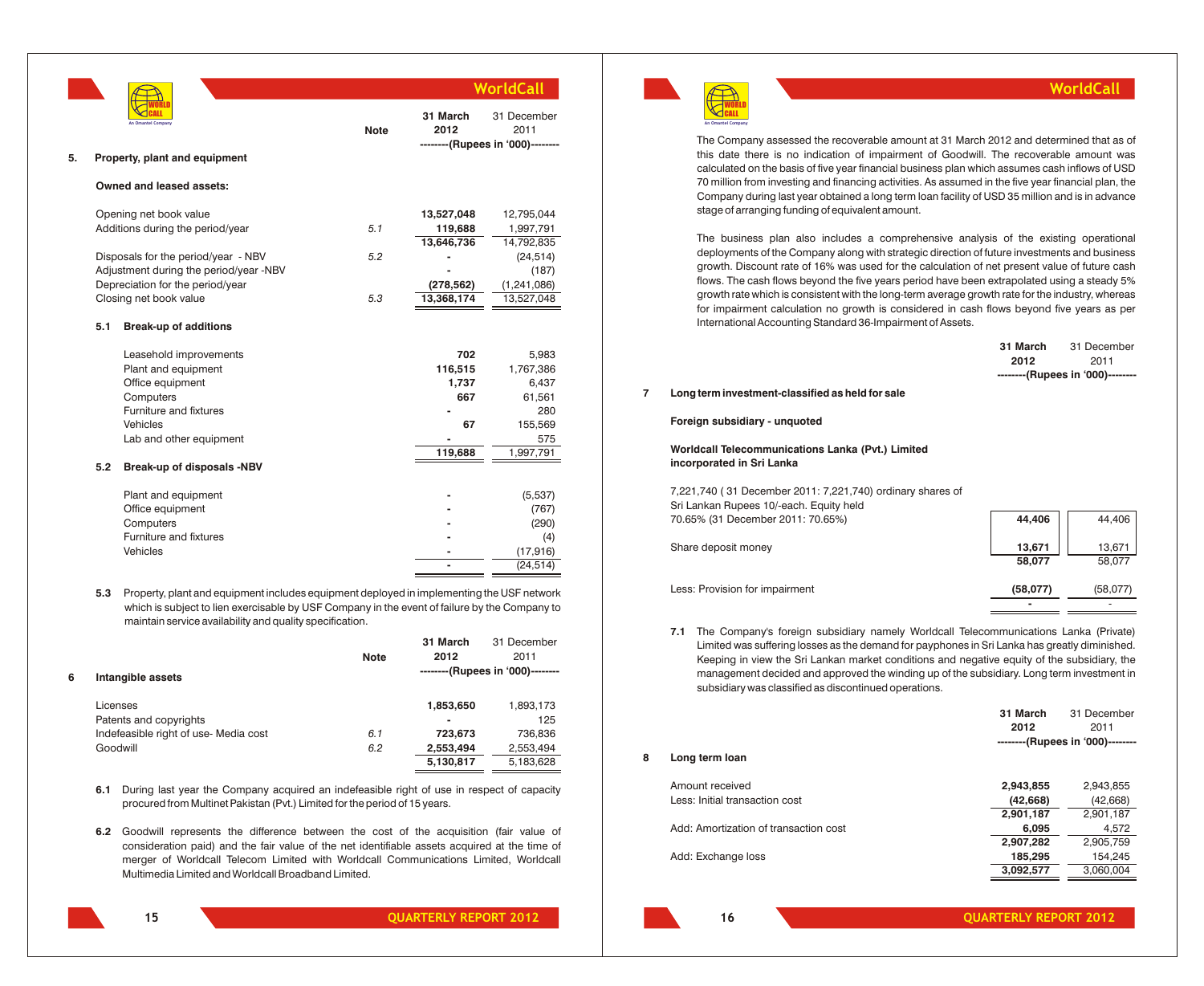

This represents foreign currency syndicated loan facility amounting to USD 35 million from Askari Bank Limited OFF-Shore Banking Unit, Bahrain with the lead arranger being Askari Bank Limited. During the last year USD 34.5 million were drawn from this facility. This loan is re-payable in 20 equal quarterly installments with 2 years grace period commencing 06 June 2013. Profit is charged at three months average LIBOR plus 1.75% per annum and monitoring fee at 1.2% per annum. To secure the facility an unconditional, irrevocable, first demand stand-by letter of credit has been issued by National Bank of Oman favoring Askari Bank Limited against the corporate guarantee of Oman Telecommunication Company SAOG. This arrangement shall remain effective until all obligations under the facility are settled.

## **9 Deferred income**

It represents the amount received against contracts valuing Rs. 786 million and Rs. 487 million for the deployment of network in MTR-I and GTR respectively awarded by Universal Service Fund Company (USFC), a Company established for the purpose of increasing teledensity in Pakistan.

|    |                                                                                                                       | <b>Note</b>  | 31 March<br>2012                           | 31 December<br>2011<br>---------(Rupees in '000)--------- |
|----|-----------------------------------------------------------------------------------------------------------------------|--------------|--------------------------------------------|-----------------------------------------------------------|
| 10 | Long term payable                                                                                                     |              |                                            |                                                           |
|    | Payable to Pakistan Telecommunication Authority<br>Payable to Multinet Pakistan (Private) Limited<br><b>Suppliers</b> | 10.1<br>10.2 | 454,563<br>107,127<br>912,335<br>1,474,025 | 545,955<br>173,863<br>774,802<br>1,494,620                |
|    | 10.1 Payable to Pakistan Telecommunication<br><b>Authority (PTA)</b>                                                  |              |                                            |                                                           |
|    | Carrying value of payable to PTA<br>Less: present value adjustment                                                    |              | 1,373,557<br>(273, 831)                    | 1,373,557<br>(273, 831)                                   |
|    | Add: unwinding of discount on liability                                                                               |              | 1,099,726<br>10,314<br>1,110,040           | 1,099,726<br>2,986<br>1,102,712                           |
|    | Less: payments                                                                                                        |              | (228, 926)                                 | (152, 617)<br>950,095                                     |
|    | Less: current maturity                                                                                                |              | 881,114<br>(426,551)<br>454,563            | (404, 140)<br>545,955                                     |
|    |                                                                                                                       |              |                                            |                                                           |

This represents interest free access promotion contribution charges (APC) for USF payable to PTA. PTA has allowed to make payment of outstanding amount in 36 equal installments, commencing from 01 September 2011. The liability was discounted using the effective interest rate of 16% per annum.



**WorldCall**

| 31 March | 31 December                        |
|----------|------------------------------------|
| 2012     | 2011                               |
|          | ---------(Rupees in '000)--------- |

#### **10.2 Payable to Multinet Pakistan (Private) Limited**

| Carrying value of liability             | 784.800    | 784,800    |
|-----------------------------------------|------------|------------|
| Less: present value adjustment          | (103, 356) | (103, 356) |
|                                         | 681,444    | 681,444    |
| Add: unwinding of discount on liability | 11,593     | 8,627      |
|                                         | 693.037    | 690,071    |
| Add: exchange loss                      | 23,400     | 23,400     |
|                                         | 716.437    | 713.471    |
| Less: current maturity                  | (609, 310) | (539, 608) |
|                                         | 107.127    | 173.863    |

This represents amount payable to Multinet Pakistan (Pvt.) Limited ("MPL") in respect of indefeasible right to use of media. Subsequent to initial recognition, the consideration that was immediately payable was deferred for period of five years by MPL. Gain on remeasurement has been calculated using the effective interest rate of 16% per annum.

### **11 Contingencies and commitments**

#### **Contingencies**

#### **11.1 Billing disputes with PTCL**

- **11.1.1** There is a dispute of Rs. 72.64 million (31 December 2011: Rs 72.64 million) with PTCL of non revenue time of prepaid calling cards and Rs. 42.27 million (31 December 2011: Rs 38.84 million) for excess minutes billed on account of interconnect and settlement charges. The management is hopeful that matter will be decided in favour of the Company.
- **11.1.2** PTCL has charged the Company excess Domestic Private Lease Circuits (DPLC) and other media charges amounting to Rs. 170.4 million (31 December 2011: Rs.168.8 million) on account of difference in rates, distances and date of activations. The Company has deposited Rs. 40 million (31 December 2011: Rs. 40 million) in Escrow Account on account of dispute of charging of bandwidth charges from the date of activation of Digital Interface Units (DIUs) for commercial operation and in proportion to activation of DIUs related to each DPLC link and excess charging in respect of Karachi-Rawalpindi link which was never activated. The management is hopeful that matter will be decided in favour of the Company.

#### **11.2 Disputes with Pakistan Telecommunication Authority (PTA)**

- **11.2.1** There is a dispute with PTA on roll out of Company's 479 MHz and 3.5 GHz frequency bands licenses for allegedly not completing roll out within prescribed time. The dispute is pending adjudication at PTA. The Company is hopeful that the issue will be favorably resolved at the level of PTA in as much as the Company has now started it roll out plan.
- **11.2.2** There is a dispute with PTA on payment of R&D Fund contribution amounting to Rs. 5.65 million (31 December 2011: Rs. 11.3 million). The legal validity of this fund is under challenge before the Honorable Supreme Court of Pakistan. The Company is hopeful of a favorable decision.
- **11.2.3** There is a dispute with PTA on payment of contribution of APC for USF amounting to Rs. 491 million (31 December 2011: Rs. 491 million). Out of this amount, Rs. 394 million has been deposited with PTA in relation to the period prior to the valid formation of USF fund by the Federal Government. The matter is pending adjudication before the Honorable Supreme Court of Pakistan. The Company is hopeful of a favorable decision.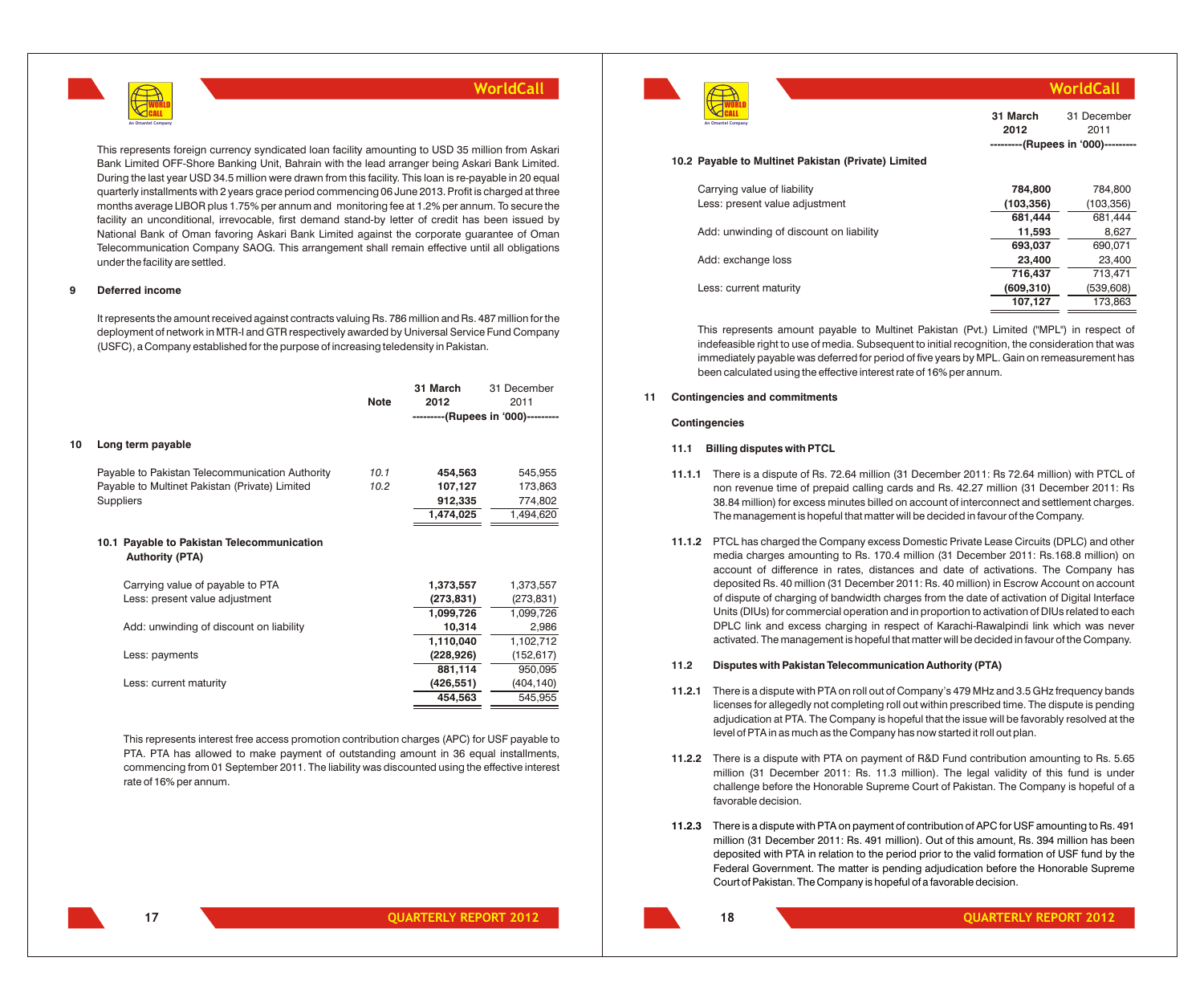

#### **11.3 Taxation issues**

- **11.3.1** Income Tax Return for the tax year ended 30 June 2006 was filed under the self assessment scheme. Subsequently, the case was reopened by invoking the provisions of section 122 (5A). Additions were made on account of brought forward losses, gratuity and goodwill of Rs. 773 million. The appeal of the Company is pending in Income Tax Appellate Tribunal Lahore. The management is hopeful that the matter will be decided in favour of the Company.
- **11.3.2** Income Tax Returns for the tax year ended 30 June 2003 were filed under the self assessment scheme of Worldcall Communications Limited, Worldcall Multimedia Limited, Worldcall Broadband Limited and Worldcall Phonecards Limited, now merged into the Company. The Company has received orders under section 122(5A) against the said returns filed under self assessment on 02 January 2009. As per Orders, the Income Tax Department intends to amend the returns on certain issues such as depreciation, turnover tax adjustment, gratuity provision, share premium, allocation of expenses to capital gain, mark up from associates and share deposit money amounting to Rs. 29.9 million. An appeal has been filed by the Company against the orders before the Commissioner of Income Tax (Appeals). Commissioner of Income Tax (Appeals) has restored the original assessment order U/S 177 dated 17 May 2005 for Worldcall Broadband Limited. Remaining appeals were also decided and a partial relief was given by CIT (Appeals), while being aggrieved, the Company has filed appeals in Income Tax Appellate Tribunal Lahore. Based on legal advice, the management is hopeful that matter will be decided in favour of the Company.
- **11.3.3** There is a dispute with sales tax authorities for payment of Rs.167 million claimed and obtained as sales tax refund in the year 2006 by the Company. The matter is presently being adjudicated by the Honorable Lahore High Court Lahore. An injunction currently holds field which precludes recovery from the Company. The Company has paid 20% of principal amount to date to the department against the said dispute. Moreover, this is an industrial issue and in case companies of other jurisdiction the Inland Revenue Tribunal has dismissed the case of sales tax authorities. It is therefore, the Company is hopeful of a favorable decision.
- **11.3.4** The department of Inland Revenue, Sales Tax, LTU has issued a show cause notice under section 11(2) and 36(1) of the Sales Tax Act 1990 demanding Rs. 223.32 million allegedly claimed wrongly as input tax during the period 2005 to 2009 on LDI services. It is the case of the department that LDI services are exempt under Federal Excise Act therefore input tax cannot be claimed for exempt services. The case is at first appellate forum i.e. Commissioner Appeals. Based on legal advice Company is hopeful of a favorable decision.
- **11.3.5** The Deputy Commissioner Inland Revenue finalized the assessment under section 161/205 of the Ordinance for tax year 2006 and create a demand of Rs.113.39 million. The Company filed an Appeal before CIT(Appeals), wherin after adjudication the CIT(Appeals) has setaside the original order of the DCIR.

|                                                    | 31 March<br>2012                   | 31 December<br>2011 |
|----------------------------------------------------|------------------------------------|---------------------|
| <b>Commitments</b>                                 | ---------(Rupees in '000)--------- |                     |
| 11.4 Outstanding quarantees                        | 987,732                            | 963.482             |
| 11.5 Commitments in respect of capital expenditure | 2,010,411                          | 2,185,760           |
| 11.6 Outstanding letters of credit                 | 38,249                             | 55,697              |



## **WorldCall**

|    | An Omantel Company                                     | Quarter ended<br>31 March<br>2012 | Quarter ended<br>31 March<br>2011  |
|----|--------------------------------------------------------|-----------------------------------|------------------------------------|
|    |                                                        |                                   | ---------(Rupees in '000)--------- |
| 12 | Cash generated from/(used in) operations               |                                   |                                    |
|    | Loss before taxation                                   | (577, 433)                        | (267, 692)                         |
|    | Adjustment for non-cash charges and other items:       |                                   |                                    |
|    | Depreciation                                           | 278,562                           | 376,466                            |
|    | Amortization of intangible assets                      | 48,333                            | 26,059                             |
|    | Amortization of transaction cost                       | 4,262                             | 3,086                              |
|    | Discounting charges                                    | 10,294                            |                                    |
|    | Amortization of receivables                            |                                   | (405)                              |
|    | Provision for doubtful receivables                     | 32,763                            | 19,892                             |
|    | Provision for stores and spares                        |                                   | 1,000                              |
|    | Impairment loss on available for sale financial assets |                                   | 1,238                              |
|    | Exchange loss/(gain) on foreign currency loan          | 31,050                            | (2,730)                            |
|    | Gain on disposal of property, plant and equipment      |                                   | (49, 253)                          |
|    | <b>Retirement benefits</b>                             | 25,963                            | 22,985                             |
|    | Finance cost                                           | 156,527                           | 185,923                            |
|    | Profit before working capital changes                  | 10,321                            | 316,569                            |

**Effect on cash flow due to working capital changes:**

| (Increase)/Decrease in the current assets  |            |            |
|--------------------------------------------|------------|------------|
| Stores and spares                          | (2,888)    | (5,053)    |
| Stock in trade                             | 33,470     | (5,323)    |
| Trade debts                                | (533, 384) | (189, 210) |
| Loans and advances                         | 18,469     | 189        |
| Deposits and prepayments                   | (9, 187)   | (30, 507)  |
| Other receivables                          | 26.431     | (32, 535)  |
| Increase/(Decrease) in current liabilities |            |            |
| Trade and other payables                   | 674,761    | (520, 062) |
|                                            | 207,672    | (782, 501) |
|                                            | 217.993    | (465, 932) |

#### **13 Related party transactions**

The related parties comprise of Parent Company, shareholders, foreign subsidiary, local associated companies, related group companies, directors of the Company, companies where directors also hold directorship and key management personnel .Significant transactions with related parties are as follows:

|                                         |                                                              | <b>Quarter ended</b><br>31 March<br>2012 | Quarter ended<br>31 March<br>2011  |
|-----------------------------------------|--------------------------------------------------------------|------------------------------------------|------------------------------------|
|                                         |                                                              |                                          | ---------(Rupees in '000)--------- |
| <b>Relationship with</b><br>the Company | <b>Nature of transactions</b>                                |                                          |                                    |
| Parent Company                          | Purchase of goods and services<br>Sale of goods and services | 358,596<br>10,843                        | 75,329<br>76.711                   |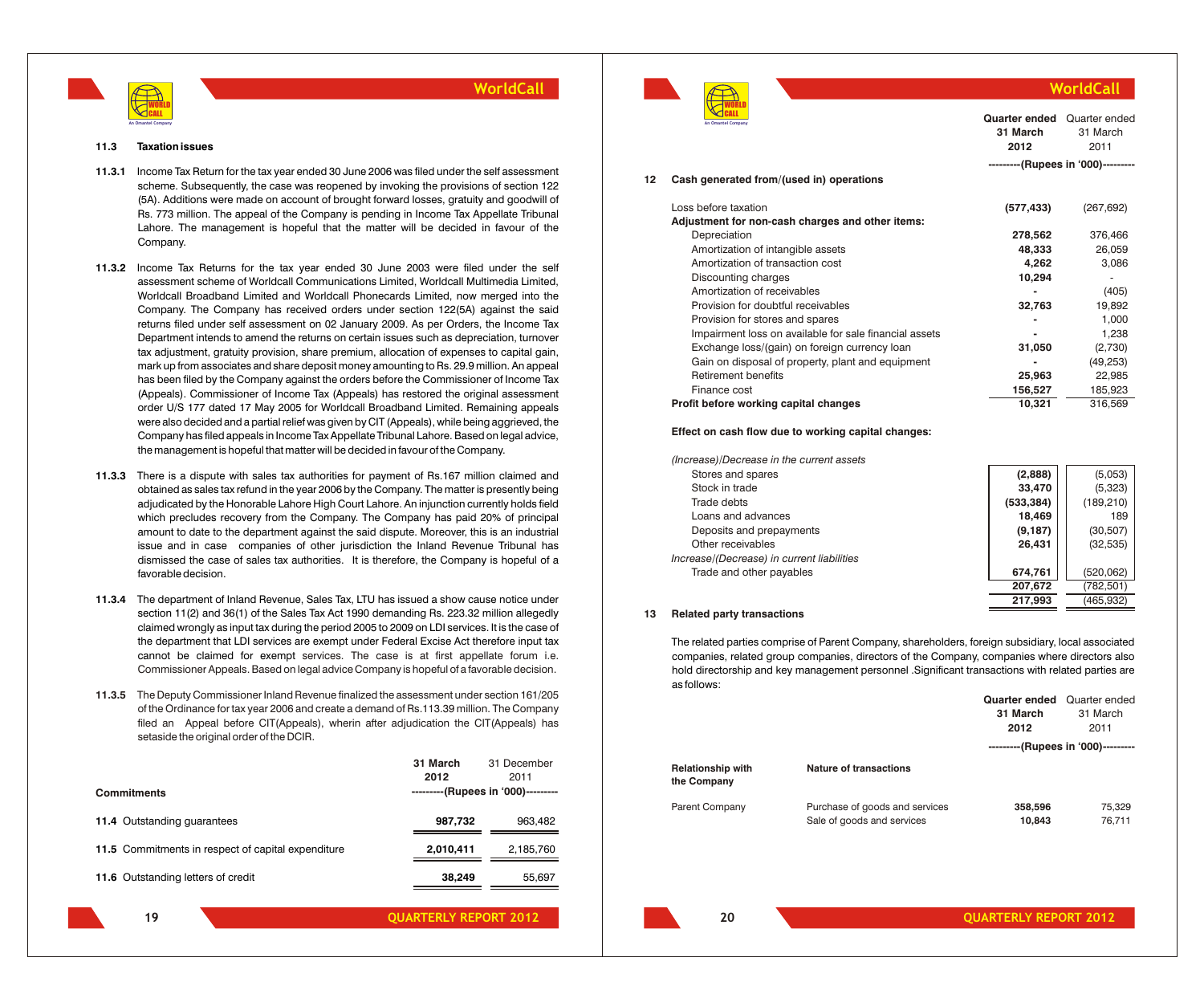|                                                               |                                                                                                 |                                                        | <b>WorldCall</b>                   |
|---------------------------------------------------------------|-------------------------------------------------------------------------------------------------|--------------------------------------------------------|------------------------------------|
|                                                               |                                                                                                 | <b>Quarter ended</b> Quarter ended<br>31 March<br>2012 | 31 March<br>2011                   |
|                                                               |                                                                                                 |                                                        | ---------(Rupees in '000)--------- |
| <b>Relationship with</b><br>the Company                       | Nature of transactions                                                                          |                                                        |                                    |
| Other related parties                                         | Purchase of goods and services<br>Purchase of property<br>Sale of goods and services            | 2,292                                                  | 2,169<br>11,000<br>110             |
|                                                               | Key management personnel Salaries and other employee benefits                                   | 26,820                                                 | 27,287                             |
|                                                               | All transactions with related parties have been carried out on commercial terms and conditions. |                                                        |                                    |
|                                                               |                                                                                                 | 31 March<br>2012                                       | 31 December<br>2011                |
|                                                               |                                                                                                 |                                                        | ---------(Rupees in '000)--------- |
| Period / year end balances                                    |                                                                                                 |                                                        |                                    |
| Receivable from related parties<br>Payable to related parties |                                                                                                 | 232,728<br>1,864,808                                   | 232,281<br>1,487,304               |
|                                                               | These are in normal course of business and are interest free.                                   |                                                        |                                    |

## **14 Date of authorization for issue**

This condensed interim financial information was authorized for issue on 29 April 2012 by the Board of Directors of the Company.

## **15 General**

Figures have been rounded off to the nearest thousand of rupee.



Lahore **Chief Executive Officer** Director

**21 QUARTERLY REPORT 2012** 

WORLD CALL **An Omantel Company** **WorldCall**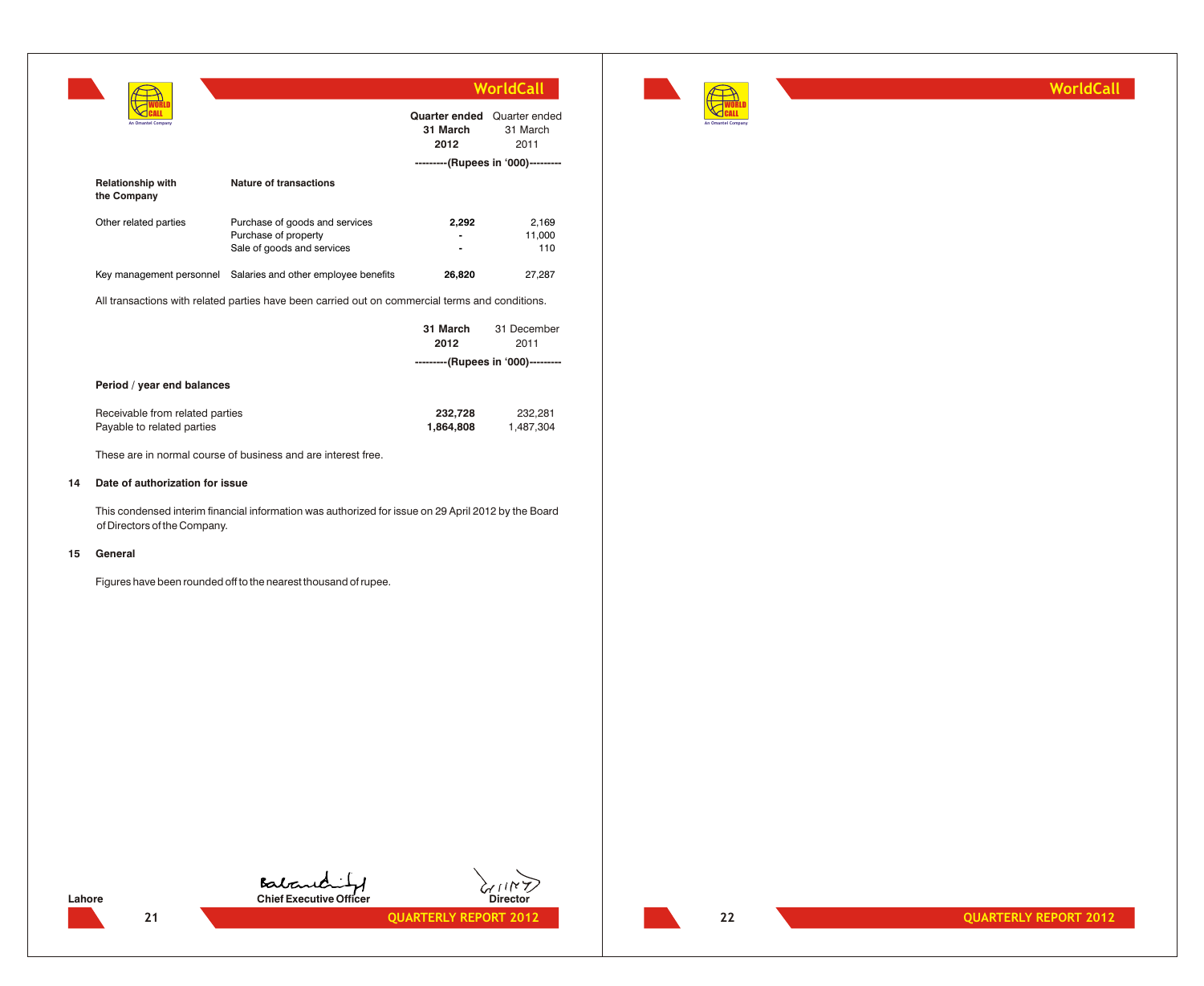

# **WORLDCALL TELECOM LIMITED AND ITS SUBSIDIARY**

**CONDENSED CONSOLIDATED INTERIM FINANCIAL INFORMATION (UN-AUDITED)**

**31 MARCH 2012**



## **DIRECTORS' REVIEW**

The Directors of Worldcall Telecom Limited ("WTL" or the "Parent Company") are pleased to present condensed consolidated financial information of the Group for the quarter ended 31 March 2012.

**Group Foreign Subsidiary**

**WorldCall Telecommunications Lanka (Pvt.) Limited**

Winding up of the subsidiary is in process as approved in the earlier AGM of the Parent Company. In annexed condensed consolidated financial information, the subsidiary has been accounted for under IFRS 5 as discontinued operations.

For and on behalf of the Board of Directors

**Lahore Babar Ali Syed** 29 April 2012 **Chief Executive Officer** 

**23 QUARTERLY REPORT 2012**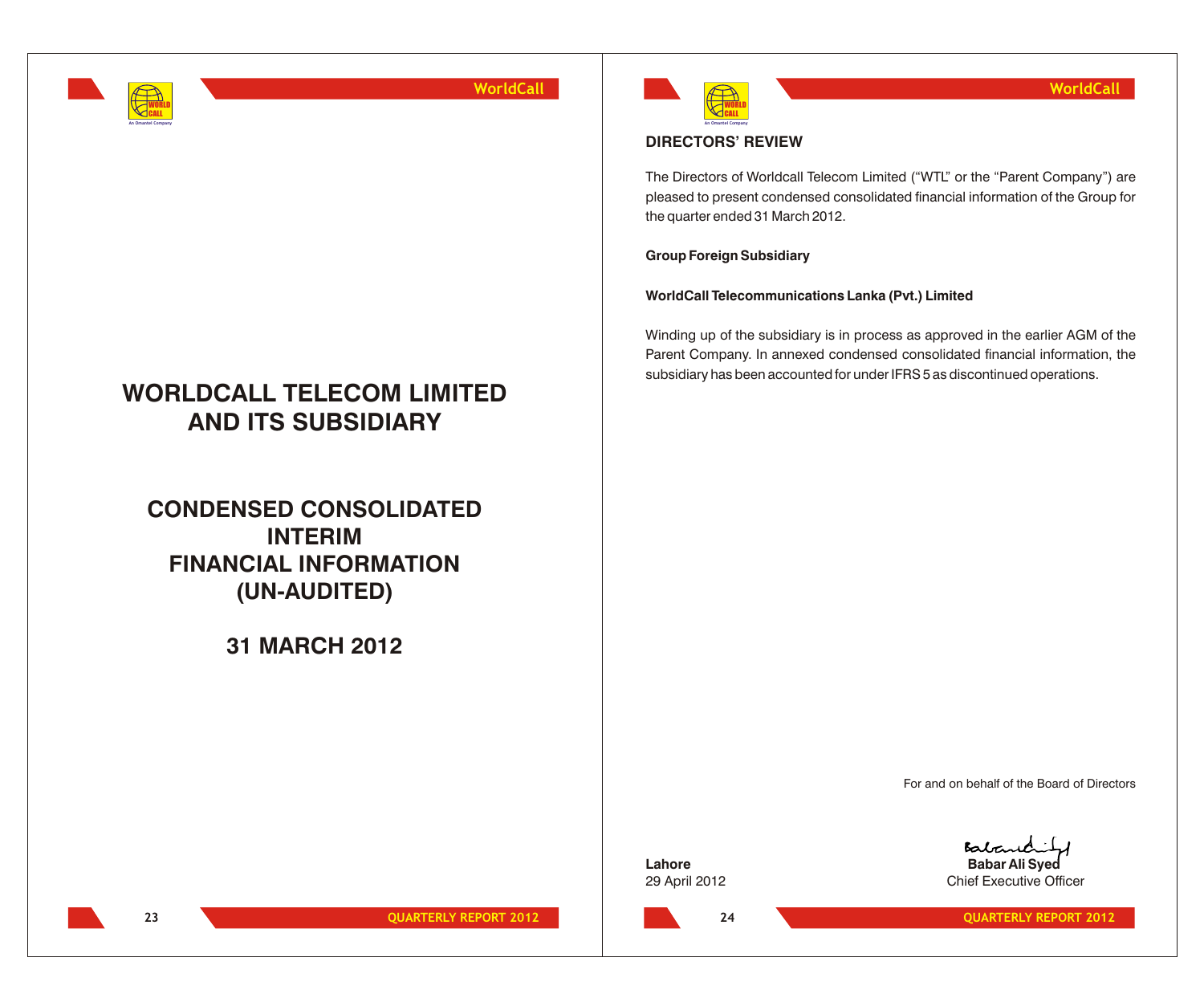## WORLD CALL **An Omantel Company**

## **WorldCall**

## **CONDENSED CONSOLIDATED INTERIM BALANCE SHEET (Un-Audited) AS AT 31 MARCH 2012**

|                                                                                                               |                                | 31 March                 | 31 December                            |
|---------------------------------------------------------------------------------------------------------------|--------------------------------|--------------------------|----------------------------------------|
|                                                                                                               | Note                           | 2012                     | 2011<br>--------(Rupees in '000)------ |
| <b>NON CURRENT ASSETS</b>                                                                                     |                                |                          |                                        |
|                                                                                                               |                                |                          |                                        |
| Tangible fixed assets                                                                                         |                                |                          |                                        |
| Property, plant and equipment<br>Capital work-in-progress                                                     | 6                              | 13,368,174<br>706,890    | 13,527,048<br>650,986                  |
|                                                                                                               |                                | 14,075,064               | 14,178,034                             |
|                                                                                                               |                                |                          |                                        |
| <b>Intangible assets</b>                                                                                      | $\overline{7}$                 | 5,130,817                | 5,183,628                              |
| <b>Investment properties</b>                                                                                  |                                | 146,074                  | 146,074                                |
| Long term trade receivable<br><b>Deferred taxation</b>                                                        |                                | 16,784<br>486,842        | 18,092<br>288,499                      |
| Long term deposits                                                                                            |                                | 122,939                  | 132,323                                |
|                                                                                                               |                                | 19,978,520               | 19,946,650                             |
| <b>CURRENT ASSETS</b>                                                                                         |                                |                          |                                        |
| Stores and spares                                                                                             |                                | 238,301                  | 235,415                                |
| Stock in trade<br>Trade debts                                                                                 |                                | 168,430<br>3,753,304     | 201,901<br>3,252,683                   |
| Loans and advances - considered good                                                                          |                                | 1,039,760                | 1,058,229                              |
| Deposits and prepayments                                                                                      |                                | 152,132                  | 142,945                                |
| Other receivables                                                                                             |                                | 55,113                   | 81,995                                 |
| Short term investments-available for sale                                                                     |                                | 127,200                  | 114,489                                |
| Income tax recoverable-net                                                                                    |                                | 147,118                  | 163,943                                |
| Cash and bank balances                                                                                        |                                | 139,177<br>5,820,535     | 327,028<br>5,578,628                   |
| Non current assets classified as held for sale                                                                | 8                              | 20                       | 23                                     |
|                                                                                                               |                                | 5,820,555                | 5,578,651                              |
| <b>CURRENT LIABILITIES</b>                                                                                    |                                |                          |                                        |
| Current maturities of non-current liabilities                                                                 |                                | 2,188,227                | 2,095,116                              |
| Running finance under mark-up arrangements - secured<br>Short term borrowings                                 |                                | 792,222<br>198,390       | 979,373<br>118,503                     |
| License fee payable                                                                                           |                                | 1,021,500                | 1,021,500                              |
| Trade and other payables                                                                                      |                                | 5,182,669                | 4,589,727                              |
| Interest and mark-up accrued                                                                                  |                                | 221,684                  | 140,183                                |
|                                                                                                               |                                | 9,604,692                | 8,944,402                              |
| Non current liabilities classified as held for sale                                                           | 8                              | 1,009                    | 7,278                                  |
| <b>NET CURRENT LIABILITIES</b>                                                                                |                                | 9,605,701<br>(3,785,146) | 8,951,680<br>(3,373,029)               |
|                                                                                                               |                                |                          |                                        |
| <b>NON CURRENT LIABILITIES</b>                                                                                |                                |                          |                                        |
| Term finance certificates -secured                                                                            |                                | 1,083,952                | 1,081,213                              |
| Long term loan<br>Deferred income                                                                             | 9<br>10                        | 3,092,577<br>142,155     | 3,060,004<br>166,300                   |
| <b>Retirement benefits</b>                                                                                    |                                | 324,271                  | 300,075                                |
| Liabilities against assets subject to finance lease                                                           |                                | 75,283                   | 89.471                                 |
| Long term payables                                                                                            | 11                             | 1,474,025                | 1,494,620                              |
| Long term deposits                                                                                            |                                | 42,998                   | 42,661                                 |
| Contingencies and commitments                                                                                 | 12                             | 6,235,261                | 6,234,344                              |
|                                                                                                               |                                | 9,958,113                | 10,339,277                             |
| <b>REPRESENTED BY</b>                                                                                         |                                |                          |                                        |
| Share capital and reserves                                                                                    |                                |                          |                                        |
| Authorized capital                                                                                            |                                |                          |                                        |
| 900,000,000 (31 December 2011: 900,000,000)                                                                   |                                | 9,000,000                | 9,000,000                              |
| ordinary shares of Rs. 10 each                                                                                |                                |                          |                                        |
| Issued, subscribed and paid up capital                                                                        |                                | 8,605,716                | 8,605,716                              |
| Share premium                                                                                                 |                                | 837,335                  | 837,335                                |
| Fair value reserve-available for sale financial assets                                                        |                                | (229, 312)               | (242, 023)                             |
| Exchange translation reserve<br>Accumulated profit                                                            |                                | (1, 210)<br>402,304      | (5,868)<br>804,241                     |
| Capital and reserves attributable to equity holders of the Company                                            |                                | 9,614,833                | 9,999,401                              |
| Non controlling interest                                                                                      |                                | (1,662)                  | (3,369)                                |
|                                                                                                               |                                | 9,613,171                | 9,996,032                              |
| Surplus on revaluation                                                                                        |                                | 344,942                  | 343,245                                |
|                                                                                                               |                                | 9,958,113                | 10,339,277                             |
| The annexed notes 1 to 16 form an integral part of this condensed consolidated interim financial information. |                                |                          |                                        |
|                                                                                                               |                                |                          |                                        |
| Bata                                                                                                          |                                |                          | $\epsilon$ ( ) $\kappa$                |
| Lahore                                                                                                        | <b>Chief Executive Officer</b> |                          | Director                               |
| 25                                                                                                            |                                | QUARTERLY REPORT 2012    |                                        |
|                                                                                                               |                                |                          |                                        |



## **WorldCall**

## **CONDENSED CONSOLIDATED INTERIM PROFIT AND LOSS ACCOUNT (UN-AUDITED)**

## **FOR THE QUARTER ENDED 31 MARCH 2012**

|                                                                          | <b>Note</b> | <b>Quarter ended</b><br>31 March<br>2012 | Quarter ended<br>31 March<br>2011<br>----------(Rupees in '000)------------ |
|--------------------------------------------------------------------------|-------------|------------------------------------------|-----------------------------------------------------------------------------|
| <b>Continuing operations</b>                                             |             |                                          |                                                                             |
| Revenue -Net                                                             |             | 2,060,072                                | 1,626,648                                                                   |
| Direct cost                                                              |             | (2,085,867)                              | (1,421,265)                                                                 |
| Gross (loss)/profit                                                      |             | (25, 795)                                | 205,383                                                                     |
| Operating cost                                                           |             | (354, 881)                               | (364, 341)                                                                  |
| <b>Operating loss</b>                                                    |             | (380, 676)                               | (158, 958)                                                                  |
| Finance cost                                                             |             | (171, 083)                               | (189,009)                                                                   |
|                                                                          |             | (551, 759)                               | (347, 967)                                                                  |
| Impairment loss on available for sale financial assets                   |             |                                          | (1, 238)                                                                    |
| Other (expenses)/income- net                                             |             | (25, 674)                                | 81,513                                                                      |
| Loss before taxation                                                     |             | (577, 433)                               | (267, 692)                                                                  |
| Taxation                                                                 |             | 177,743                                  | 85,369                                                                      |
| Loss after taxation from continuing operations                           |             | (399, 690)                               | (182, 323)                                                                  |
| <b>Discontinued operations</b>                                           |             |                                          |                                                                             |
| Loss for the period from discontinued operations                         | 8           | (779)                                    | (3,989)                                                                     |
|                                                                          |             | (400, 469)                               | (186, 312)                                                                  |
| Attributable to:                                                         |             |                                          |                                                                             |
| Equity holders of parent                                                 |             | (400, 240)                               | (185, 141)                                                                  |
| Non controlling interest                                                 |             | (229)                                    | (1, 171)                                                                    |
|                                                                          |             | (400, 469)                               | (186, 312)                                                                  |
| Loss per share - basic and diluted                                       |             |                                          |                                                                             |
| From continuing and discontinued operations                              | (Rupees)    | (0.47)                                   | (0.22)                                                                      |
| From continuing operations                                               | (Rupees)    | (0.46)                                   | (0.21)                                                                      |
| The annropriations have been shown in the statement of changes in equity |             |                                          |                                                                             |

The appropriations have been shown in the statement of changes in equity.

The annexed notes 1 to 16 form an integral part of this condensed consolidated interim financial information.

Lahore **Chief Executive Officer** Chief Executive Officer

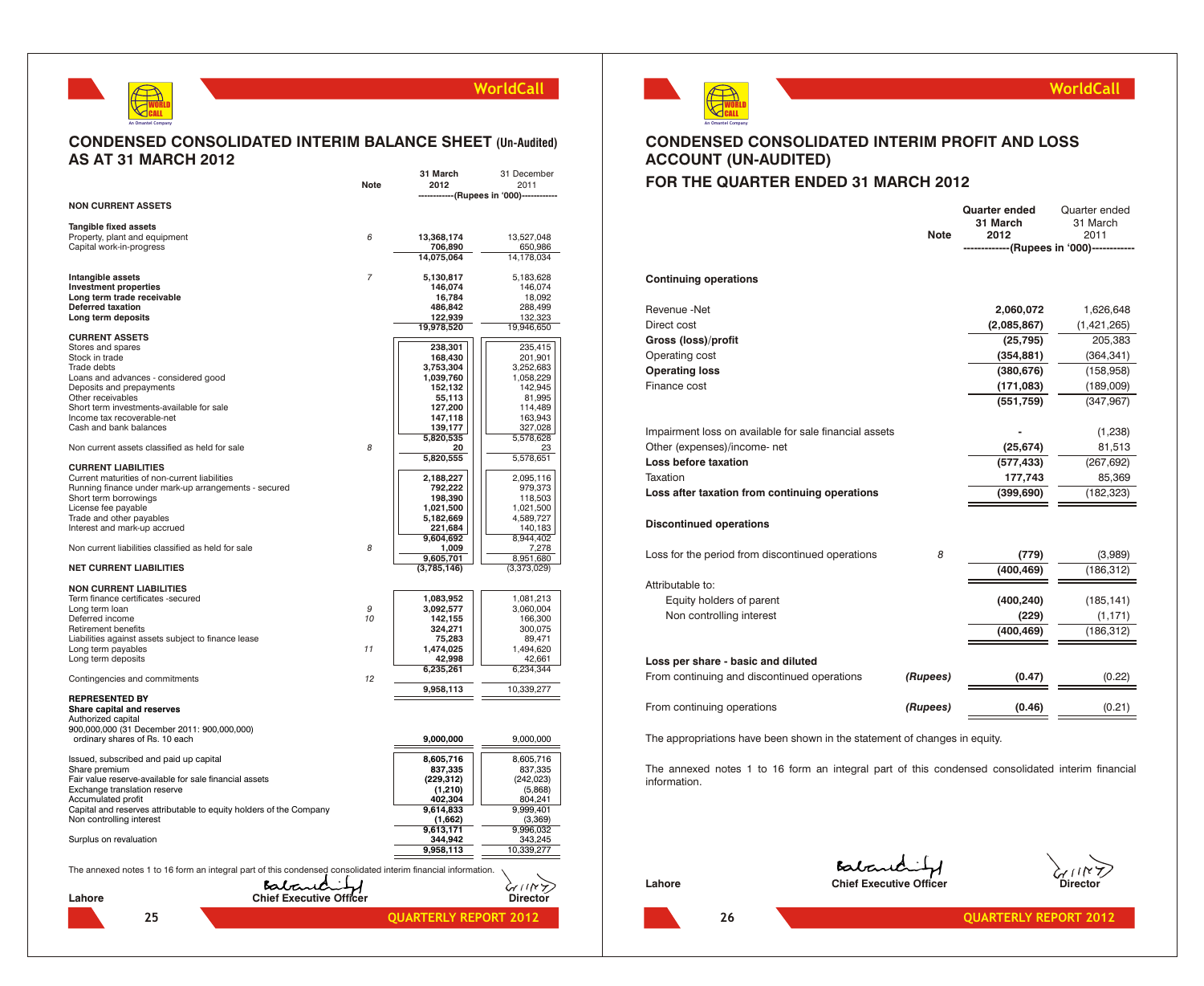



## **CONDENSED CONSOLIDATED INTERIM STATEMENT OF COMPREHENSIVE INCOME (UN-AUDITED) FOR THE QUARTER ENDED 31 MARCH 2012**

|                                                                 | <b>Quarter ended</b><br>31 March<br>2012 | Quarter ended<br>31 March<br>2011 |
|-----------------------------------------------------------------|------------------------------------------|-----------------------------------|
|                                                                 | -----------(Rupees in '000)-----------   |                                   |
|                                                                 |                                          |                                   |
| Loss for the period                                             | (400, 469)                               | (186, 312)                        |
| Other comprehensive income/(loss)- net of tax:                  |                                          |                                   |
| Exchange differences on translating foreign operations          | 6,594                                    | 93                                |
| Net change in fair value of available for sale financial assets | 12,711                                   | (143, 616)                        |
| Impairment loss transferred to profit and loss account          |                                          | 1,238                             |
|                                                                 | 19,305                                   | (142, 285)                        |
| Total comprehensive loss for the period                         | (381, 164)                               | (328, 597)                        |
| Attributable to:                                                |                                          |                                   |
| Equity holders of the Parent                                    | (382, 871)                               | (327, 454)                        |
| Non controlling interest                                        | 1,707                                    | (1, 143)                          |
|                                                                 | (381, 164)                               | (328, 597)                        |

The annexed notes 1 to 16 form an integral part of this condensed consolidated interim financial information.



## **WorldCall**

## **CONDENSED CONSOLIDATED INTERIM CASH FLOW STATEMENT (UN-AUDITED)**

## **FOR THE QUARTER ENDED 31 MARCH 2012**

|                                                                                                                                                                                                                                                                                                                                                         | <b>Note</b> | <b>Quarter ended</b><br>31 March<br>2012<br>----------(Rupees in '000)-----------             | Quarter ended<br>31 March<br>2011                                                         |
|---------------------------------------------------------------------------------------------------------------------------------------------------------------------------------------------------------------------------------------------------------------------------------------------------------------------------------------------------------|-------------|-----------------------------------------------------------------------------------------------|-------------------------------------------------------------------------------------------|
| Cash flows from operating activities                                                                                                                                                                                                                                                                                                                    |             |                                                                                               |                                                                                           |
| Cash generated from/(used in) operations                                                                                                                                                                                                                                                                                                                | 13          | 217,972                                                                                       | (465, 358)                                                                                |
| Decrease/(Increase) in long term deposits receivable<br>Decrease long term trade receivable<br>Increase/(decrease) in long term deposits payable<br>(Decrease) in deferred income<br>(Decrease)/Increase in long term payables<br>Retirement benefits paid<br>Finance cost paid<br>Taxes paid<br>Net cash generated from/(used in) operating activities |             | 9,384<br>1,308<br>337<br>(24, 145)<br>(20, 595)<br>(1,766)<br>(75, 849)<br>(3,776)<br>102,870 | (2,020)<br>12,430<br>(34)<br>121,305<br>(4, 248)<br>(117, 190)<br>(21, 378)<br>(476, 493) |
| Cash flows from investing activities                                                                                                                                                                                                                                                                                                                    |             |                                                                                               |                                                                                           |
| Fixed capital expenditure<br>Sale proceeds of property, plant and equipment<br>Net cash used in investing activities                                                                                                                                                                                                                                    |             | (170, 286)<br>(170, 286)                                                                      | (249,996)<br>64,780<br>(185, 216)                                                         |
| Cash flows from financing activities                                                                                                                                                                                                                                                                                                                    |             |                                                                                               |                                                                                           |
| Receipts of long term finances<br>Running finance-net<br>Receipt/(repayment) of short term borrowings<br>Repayment of finance lease liabilities                                                                                                                                                                                                         |             | (187, 151)<br>79,887<br>(13, 191)                                                             | 2,943,855<br>(1, 170, 964)<br>(200,000)<br>(4,338)                                        |
| Net cash (used in)/generated from financing activities                                                                                                                                                                                                                                                                                                  |             | (120, 455)                                                                                    | 1,568,553                                                                                 |

**Net (decrease)/increase in cash and cash equivalents Cash and bank balance at the beginning of the period 327,051** 183,960 **Cash and bank balance at the end of the period** 

|            | $-10.10100$   |
|------------|---------------|
| (187, 151) | (1, 170, 964) |
| 79,887     | (200,000)     |
| (13, 191)  | (4,338)       |
| (120, 455) | 1,568,553     |
|            |               |
| (187, 871) | 906,844       |
| 327,051    | 183,960       |
| 139,180    | 1,090,804     |
|            |               |

The annexed notes 1 to 16 form an integral part of this condensed consolidated interim financial information.

Baband **Lahore Chief Executive Officer Chief Executive Officer** 

Balanchity **Lahore Chief Executive Officer Chief Executive Officer** 



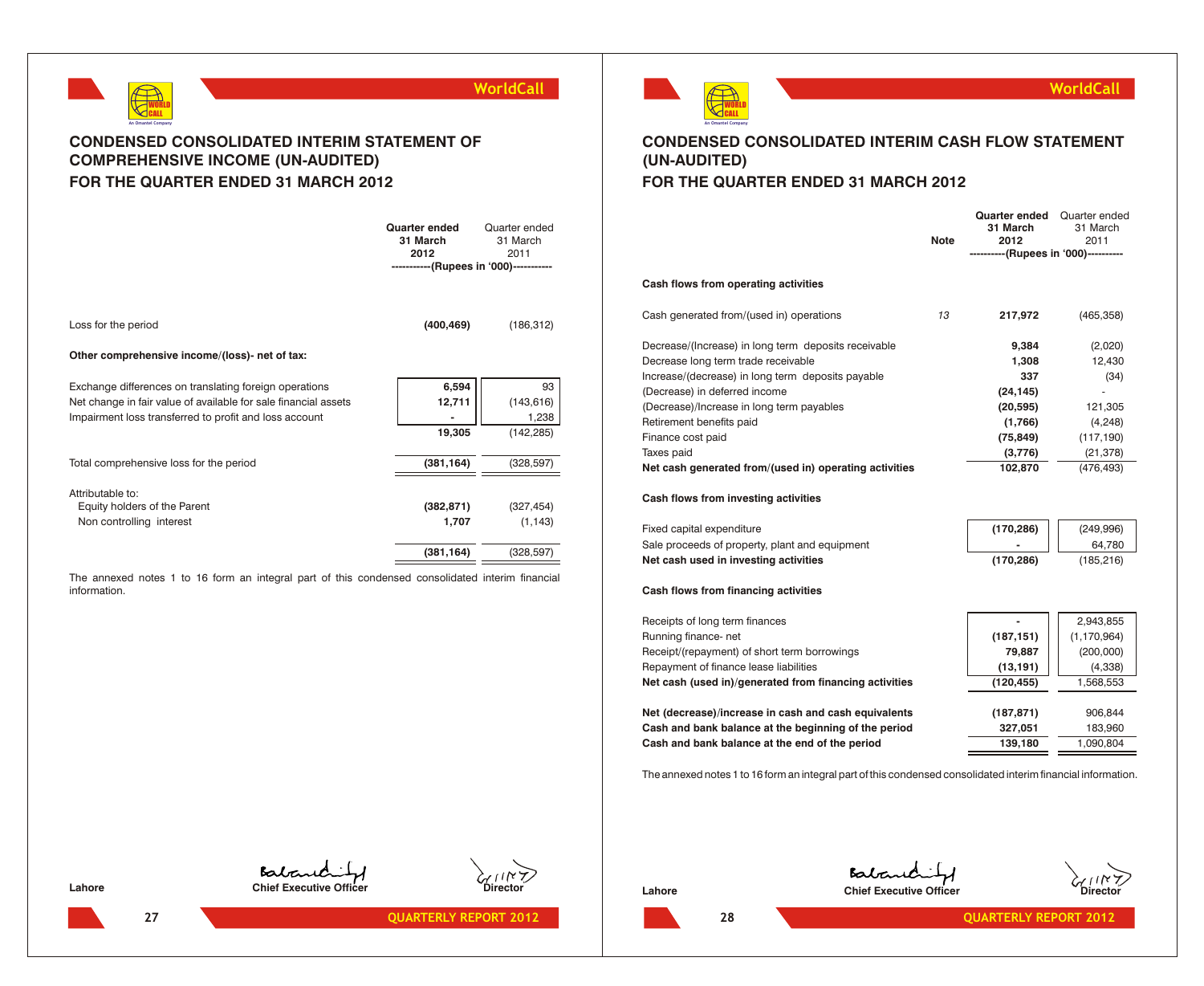| CONDENSED CONSOLIDATED INTERIM STATEMENT OF CHANGES IN EQUITY (UN-AUDITED) |                                     |
|----------------------------------------------------------------------------|-------------------------------------|
|                                                                            |                                     |
|                                                                            |                                     |
|                                                                            |                                     |
|                                                                            |                                     |
|                                                                            |                                     |
|                                                                            |                                     |
|                                                                            | FOR THE QUARTER ENDED 31 MARCH 2012 |
|                                                                            |                                     |
|                                                                            |                                     |
|                                                                            |                                     |
|                                                                            |                                     |
|                                                                            |                                     |
|                                                                            |                                     |

|                                                                                                                  |                  |              | Attributable to equity holders of the Company            |          |                          |                        |              |                    |                        |
|------------------------------------------------------------------------------------------------------------------|------------------|--------------|----------------------------------------------------------|----------|--------------------------|------------------------|--------------|--------------------|------------------------|
|                                                                                                                  |                  |              | Fair value                                               | Currency | Accumulated              |                        |              |                    |                        |
|                                                                                                                  | Share<br>capital | <b>Share</b> | reserve-available translation<br>premium for sale assets | reserve  | profit/<br>(loss)        | Revaluation<br>reserve | Sub<br>Total | controlling<br>Non | Total                  |
|                                                                                                                  |                  |              |                                                          |          | --- (Rupees in '000) --- |                        |              | interest           |                        |
| ber 2010<br>Balance as at 31 Decem                                                                               | 8,605,716        | 837,335      | (72,548)                                                 | (4,910)  | 517,415                  | 338,360                | 10,221,368   |                    | $(3,578)$ $10,217,790$ |
| for the period<br>Total comprehensive loss                                                                       |                  |              | (142, 378)                                               | 65       | (185, 141)               |                        | (327, 454)   | (1, 143)           | (328, 597)             |
| Transfer to surplus on revaluation                                                                               |                  |              |                                                          |          | (1,697)                  | 1,697                  |              |                    |                        |
| Balance as at 31 March 2011                                                                                      | 8,605,716        | 837,335      | (214, 926)                                               | (4, 845) | 330,577                  | 340,057                | 9,893,914    | (4,721)            | 9,889,193              |
| Total comprehensive (loss)/income for the period                                                                 |                  |              | (27, 097)                                                | (1,023)  | 476,852                  |                        | 448,732      | 1,352              | 450,084                |
| Transfer to surplus on revaluation                                                                               |                  |              |                                                          |          | (3, 188)                 | 3,188                  |              |                    |                        |
| Balance as at 31 December 2011                                                                                   | 8,605,716        | 837,335      | (242, 023)                                               | (5,868)  | 804,241                  | 343,245                | 10,342,646   | (3,369)            | 10,339,277             |
| Total comprehensive income/(loss) for the period                                                                 |                  |              | 12,711                                                   | 4,658    | (400, 240)               |                        | (382, 871)   | 1,707              | (381, 164)             |
| Transfer to surplus on revaluation                                                                               |                  |              |                                                          |          | (1,697)                  | 1,697                  |              |                    |                        |
| Balance as at 31 March 2012                                                                                      | 8,605,716        | 837,335      | (229, 312)                                               | (1,210)  | 402,304                  | 344,942                | 9,959,775    | (1,662)            | 9,958,113              |
| to 16 form an integral part of this condensed consolidated interim financial information.<br>The annexed notes 1 |                  |              |                                                          |          |                          |                        |              |                    |                        |
|                                                                                                                  |                  |              | <b>kalcini</b>                                           |          |                          |                        |              |                    | ダニスル                   |
| Lahore                                                                                                           |                  |              | Chief Executive Officer                                  |          |                          |                        |              |                    | Director               |

## **NOTES TO THE CONDENSED CONSOLIDATED INTERIM FINANCIAL INFORMATION (UN-AUDITED) FOR THE QUARTER ENDED 31 MARCH 2012**

- **1 Legal status and nature of business**
	- **1.1 The Group consists of:**

Worldcall Telecom Limited; and

Worldcall Telecommunications Lanka (Private) Limited

1.2 Worldcall Telecom Limited ("the Company") is a public limited company incorporated in Pakistan on 15 March 2001 under the Companies Ordinance, 1984 and its shares are quoted on the Karachi and Lahore Stock Exchanges. The Company commenced its operations on 01 December 2004 and is engaged in providing Wireless Local Loop ("WLL") and Long Distance & International ("LDI") services in Pakistan, operation and maintenance of public payphones network and re-broadcasting international/national satellite/terrestrial wireless, cable television and radio signals as well as interactive communication and to establish, maintain and operate the licensed telephony services. The Company has been licensed by Pakistan Telecommunication Authority ("PTA") and Pakistan Electronic Media Regulatory Authority ("PEMRA") for these purposes. The registered office of the Company is situated at 67A-C-III, Gulberg III, Lahore. In the year ended 30 June 2008, 56.80% shares (488,839,429 ordinary shares) had been acquired by Oman Telecommunications Company SAOG ("the Parent Company"). **Figure 12 Internation of the subsidiary and the subsidiary with the subsidiary internal information of the subsidiary has not been prepared to the subsidiary the subsidiary of the subsidiary of the subsidiary of the subsi** 

Worldcall Telecommunications Lanka (Private) Limited ("the Subsidiary") was incorporated in Srl Lanka and is a joint venture with Hayleys Group to operate payphones. The principal activity the preaching and maintenance of Sri Lanka and is a joint venture with Hayleys Group to operate payphones. The principal activity of the Subsidiary is the operation and maintenance of a public payphones network. Payphones are installed at various shops/ commercial outlets. The Company holds 70.65% of voting securities in the Subsidiary. The Subsidiary has accumulated losses of Rs. 147.01 (31 December 2011: 163.103 million) million as at balance sheet date and its current liabilities exceed its current assets by Rs. 57.65 million (31 December 2011: 63.459 million). The net loss for the current period after tax is Rs. 0.78 million (31 March 2011: 3.99 million). These factors raised substantial doubt that subsidiary will be able to continue as a going concern, hence the

## **2 Basis of consolidation**

The consolidated interim financial information includes the financial information of the Company and its Subsidiary. The financial information of the Subsidiary has been consolidated on a line by line basis.

### **Subsidiary**

Subsidiary is an entity controlled by the Company. Control exists when the Company has the power, directly or indirectly, to govern the financial and operating policies of the entity so as to benefit from its activities. The financial information of the Subsidiary is included in the consolidated financial<br>information from the date that control commences until the date that control ceases

**20 <b>QUARTERLY REPORT 2012** 



 $\hat{z}$ 

D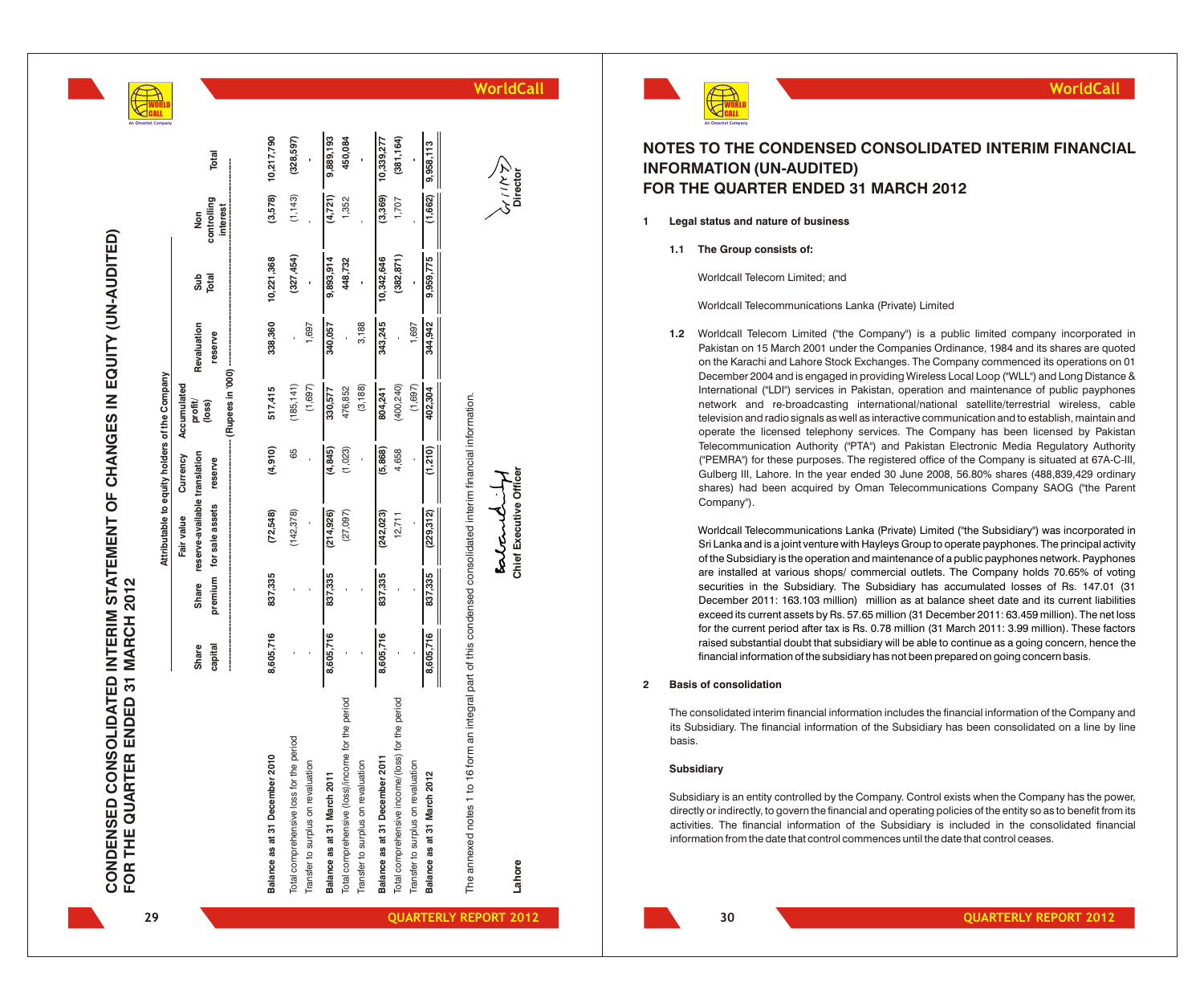

#### **Transactions eliminated on consolidation**

Intragroup balances and any other unrealized gains and losses or income and expenses arising from intragroup transactions, are eliminated in preparing the condensed consolidated financial information. Unrealized losses are eliminated in the same way as unrealized gains, but only to the extent that there is no evidence of impairment.

Non controlling interest is that part of net results of operations and of net assets of Subsidiary attributable to interest which are not owned by the Group. Non controlling interest is presented separately in the consolidated financial information.

#### **3 Statement of compliance**

This condensed interim financial information for the period ended 31 March 2012 has been prepared in accordance with the requirements of the International Accounting Standard 34 -Interim Financial Reporting and provisions of and the directives issued under the Companies Ordinance, 1984. In case where requirements differ, the provisions of or directives issued under the Companies Ordinance, 1984 have been followed.

#### **4. Significant accounting judgments and estimates**

The preparation of condensed consolidated interim financial information in conformity with approved accounting standards requires management to make judgments, estimates and assumptions that affect the application of accounting policies and reported amounts of assets and liabilities, income and expenses. The estimates associated assumptions and judgments are based on historical experience and various other factors that are believed to be reasonable under the circumstances, the result of which form the basis of making the judgments about carrying values of assets and liabilities that are not readily apparent from other sources. Actual results may differ from these estimates. In preparing this condensed consolidated interim financial information, the significant judgments made by management in applying accounting policies and the key sources of estimation were the same as those that were applied to the financial statements for the year ended 31 December 2011.

#### **5 Accounting policies**

Accounting policies adopted for preparation of this condensed consolidated interim financial information are same as those applied in the preparation of the audited financial statements of the Group for the year 31 December 2011 and stated therein.

|    |                                        | <b>Note</b> | 31 March<br>2012 | 31 December<br>2011                |
|----|----------------------------------------|-------------|------------------|------------------------------------|
| 6. | Property, plant and equipment          |             |                  | ---------(Rupees in '000)--------- |
|    | Owned and leased assets:               |             |                  |                                    |
|    | Opening net book value                 |             | 13,527,048       | 12.795.044                         |
|    | Additions during the period/year       | 6.1         | 119,688          | 1,997,791                          |
|    |                                        |             | 13,646,736       | 14,792,835                         |
|    | Disposals for the period/year - NBV    | 6.2         |                  | (24, 514)                          |
|    | Adjustment during the period/year -NBV |             |                  | (187)                              |
|    | Depreciation for the period/year       |             | (278, 562)       | (1,241,086)                        |
|    | Closing net book value                 | 6.3         | 13,368,174       | 13.527.048                         |
|    |                                        |             |                  |                                    |



**6.1 Break-up of additions**

| WorldCall |  |  |
|-----------|--|--|
|           |  |  |

| An Omantel Company           | 31 March<br>2012 | 31 December<br>2011                |
|------------------------------|------------------|------------------------------------|
|                              |                  | ---------(Rupees in '000)--------- |
| <b>Break-up of additions</b> |                  |                                    |
| Leasehold improvements       | 702              | 5,983                              |
| Plant and equipment          | 116,515          | 1,767,386                          |
| Office equipment             | 1,737            | 6,437                              |
| Computers                    | 667              | 61,561                             |
| Furniture and fixtures       | -                | 280                                |
| Vehicles                     | 67               | 155,569                            |
| Lab and other equipment      |                  | 575                                |
|                              | 119,688          | 1,997,791                          |

## **6.2 Break-up of disposals - NBV**

| Plant and equipment    | -              | (5,537)   |
|------------------------|----------------|-----------|
| Office equipment       |                | (767)     |
| Computers              | $\blacksquare$ | (290)     |
| Furniture and fixtures | -              | (4)       |
| <b>Vehicles</b>        | -              | (17,916)  |
|                        | -              | (24, 514) |

**6.3** Property, plant & equipment includes equipment deployed in implementing the USF network which is subject to lien exercisable by USF Company in the event of failure by the Company to maintain service availability and quality specification.

|                                       | <b>Note</b> | 31 March<br>2012 | 31 December<br>2011                |
|---------------------------------------|-------------|------------------|------------------------------------|
| Intangible assets                     |             |                  | ---------(Rupees in '000)--------- |
| Licenses                              |             | 1,853,650        | 1,893,173                          |
| Patents and copyrights                |             |                  | 125                                |
| Indefeasible right of use- Media cost | 7.1         | 723,673          | 736,836                            |
| Goodwill                              | 7.2         | 2,553,494        | 2,553,494                          |
|                                       |             | 5,130,817        | 5,183,628                          |
|                                       |             |                  |                                    |

- **7.1** During last year the Company acquired an indefeasible right of use in respect of capacity procured from Multinet Pakistan (Pvt.) Limited for the period of 15 years.
- **7.2** Goodwill represents the difference between the cost of the acquisition (fair value of consideration paid) and the fair value of the net identifiable assets acquired at the time of merger of Worldcall Telecom Limited with Worldcall Communications Limited, Worldcall Multimedia Limited and Worldcall Broadband Limited.

The Company assessed the recoverable amount at 31 March 2012 and determined that as of this date there is no indication of impairment of Goodwill. The recoverable amount was calculated on the basis of five year financial business plan which assumes cash inflows of USD 70 million from investing and financing activities. As assumed in the five year financial plan, the Company during last year obtained a long term loan facility of USD 35 million and is in advance stage of arranging funding of equivalent amount.

The business plan also includes a comprehensive analysis of the existing operational deployments of the Company along with strategic direction of future investments and business growth. Discount rate of 16% was used for the calculation of net present value of future cash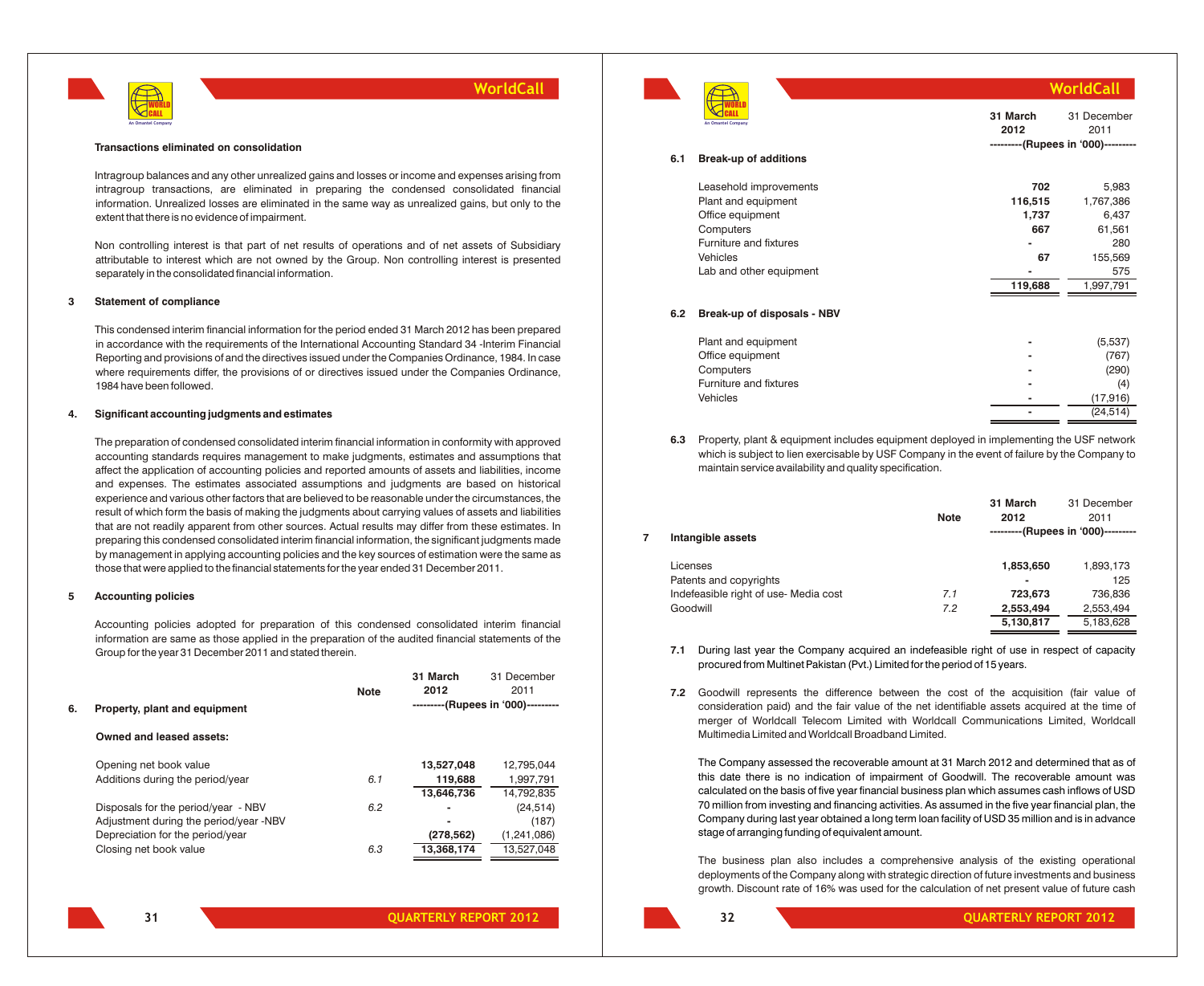

**Quarter ended** Quarter ended

flows. The cash flows beyond the five years period have been extrapolated using a steady 5% growth rate which is consistent with the long-term average growth rate for the industry, whereas for impairment calculation no growth is considered in cash flows beyond five years as per International Accounting Standard 36-Impairment of Assets.

### **8 Non current assets and liabilities classified as held for sale**

The Group's foreign subsidiary namely Worldcall Telecommunications Lanka (Private) Limited was suffering losses as the demand for payphones in Sri Lanka has greatly diminished. Keeping in view the Sri Lankan market conditions and negative equity of the subsidiary, the management decided and approved the winding up of the subsidiary. Long term investment in subsidiary has been classified as discontinued operations.

Following are the results for the period ending 31 March 2012 and the comparative period of discontinued operations.

|                                    | Quarter ended  | Quarter ended                      |
|------------------------------------|----------------|------------------------------------|
|                                    | 31 March       | 31 March                           |
|                                    | 2012           | 2011                               |
|                                    |                | ---------(Rupees in '000)--------- |
| Results of discontinued operations |                |                                    |
| Revenue                            | $\blacksquare$ | 533                                |
| Expenses                           | (779)          | (4, 480)                           |
| Results from operating activities  | (779)          | (3,947)                            |
| Finance cost                       |                | (61)                               |
| Other income                       |                | 19                                 |
| Loss for the period                | (779)          | (3,989)                            |
|                                    |                |                                    |

#### **Cash flow generated (used in)/from discontinued operations**

| Net cash used in operating activities                    | (474)                    | (1.994) |
|----------------------------------------------------------|--------------------------|---------|
| Net cash used in investing activities                    | $\overline{\phantom{a}}$ | (58)    |
| Net cash from financing activities                       | 454                      | 2.280   |
| Net cash (used in)/generated from discontinued operation | (20)                     | 228     |

|                                                    | 31 March<br>2012<br>---------(Rupees in '000)--------- | 31 December<br>2011 |
|----------------------------------------------------|--------------------------------------------------------|---------------------|
| Assets and liabilities classified as held for sale |                                                        |                     |
| <b>Assets</b>                                      |                                                        |                     |
| Other receivable                                   | 17                                                     | ۰                   |
| Cash and bank                                      | 3                                                      | 23                  |
|                                                    | 20                                                     | 23                  |
| Liabilities                                        |                                                        |                     |
| Trade and other payables                           | 1,003                                                  | 7,271               |
| Income tax payable                                 | 6                                                      |                     |
|                                                    | 1,009                                                  | 7,278               |



|                                       |                  | WorldCall                                                 |
|---------------------------------------|------------------|-----------------------------------------------------------|
| An Omantel Company                    | 31 March<br>2012 | 31 December<br>2011<br>---------(Rupees in '000)--------- |
| Long term loan                        |                  |                                                           |
| Received during the period/year       | 2.943.855        | 2.943.855                                                 |
| Less: Initial transaction cost        | (42, 668)        | (42, 668)                                                 |
|                                       | 2.901.187        | 2,901,187                                                 |
| Add: Amortization of transaction cost | 6.095            | 4,572                                                     |
|                                       | 2,907,282        | 2,905,759                                                 |
| Add: Exchange loss                    | 185,295          | 154,245                                                   |
|                                       | 3.092.577        | 3.060.004                                                 |

This represents foreign currency syndicated loan facility amounting to USD 35 million from Askari Bank Limited OFF-Shore Banking Unit, Bahrain with the lead arranger being Askari Bank Limited. During the last year USD 34.5 million were drawn from this facility. This loan is re-payable in 20 equal quarterly installments with 2 years grace period commencing 06 June 2013. Profit is charged at three months average LIBOR plus 1.75% per annum and monitoring fee at 1.2% per annum. To secure the facility an unconditional, irrevocable, first demand stand-by letter of credit has been issued by National Bank of Oman favoring Askari Bank Limited against the corporate guarantee of Oman Telecommunication Company SAOG. This arrangement shall remain effective until all obligations under the facility are settled.

## **10 Deferred income**

It represents the amount received against contracts valuing Rs. 786 million and Rs. 487 million for the deployment of network in MTR-I and GTR respectively awarded by Universal Service Fund Company (USFC), a Company established for the purpose of increasing teledensity in Pakistan.

|    |                                                            | <b>Note</b> | 31 March<br>2012 | 31 December<br>2011<br>---------(Rupees in '000)--------- |
|----|------------------------------------------------------------|-------------|------------------|-----------------------------------------------------------|
| 11 | Longterm payable                                           |             |                  |                                                           |
|    | Payable to Pakistan Telecommunication Authority            | 11.1        | 454,563          | 545,955                                                   |
|    | Payable to Multinet Pakistan (Private) Limited             | 11.2        | 107,127          | 173,863                                                   |
|    | <b>Suppliers</b>                                           |             | 912,335          | 774,802                                                   |
|    |                                                            |             | 1,474,025        | 1,494,620                                                 |
|    | 11.1 Payable to Pakistan Telecommunication Authority (PTA) |             |                  |                                                           |
|    | Carrying value of liability                                |             | 1,373,557        | 1,373,557                                                 |
|    | Less: present value adjustment                             |             | (273, 831)       | (273,831)                                                 |
|    |                                                            |             | 1,099,726        | 1,099,726                                                 |
|    | Add: unwinding of discount on liability                    |             | 10,314           | 2,986                                                     |
|    |                                                            |             | 1,110,040        | 1,102,712                                                 |
|    | Less: payments                                             |             | (228, 926)       | (152,617)                                                 |
|    |                                                            |             | 881,114          | 950,095                                                   |
|    | Less: current maturity                                     |             | (426, 551)       | (404, 140)                                                |
|    |                                                            |             | 454,563          | 545,955                                                   |
|    |                                                            |             |                  |                                                           |

This represents interest free access promotion contribution charges (APC) for USF payable to PTA. PTA has allowed to make payment of outstanding amount in 36 equal installments, commencing from 01 September 2011. The liability is discounted using the effective interest rate of 16% p.a.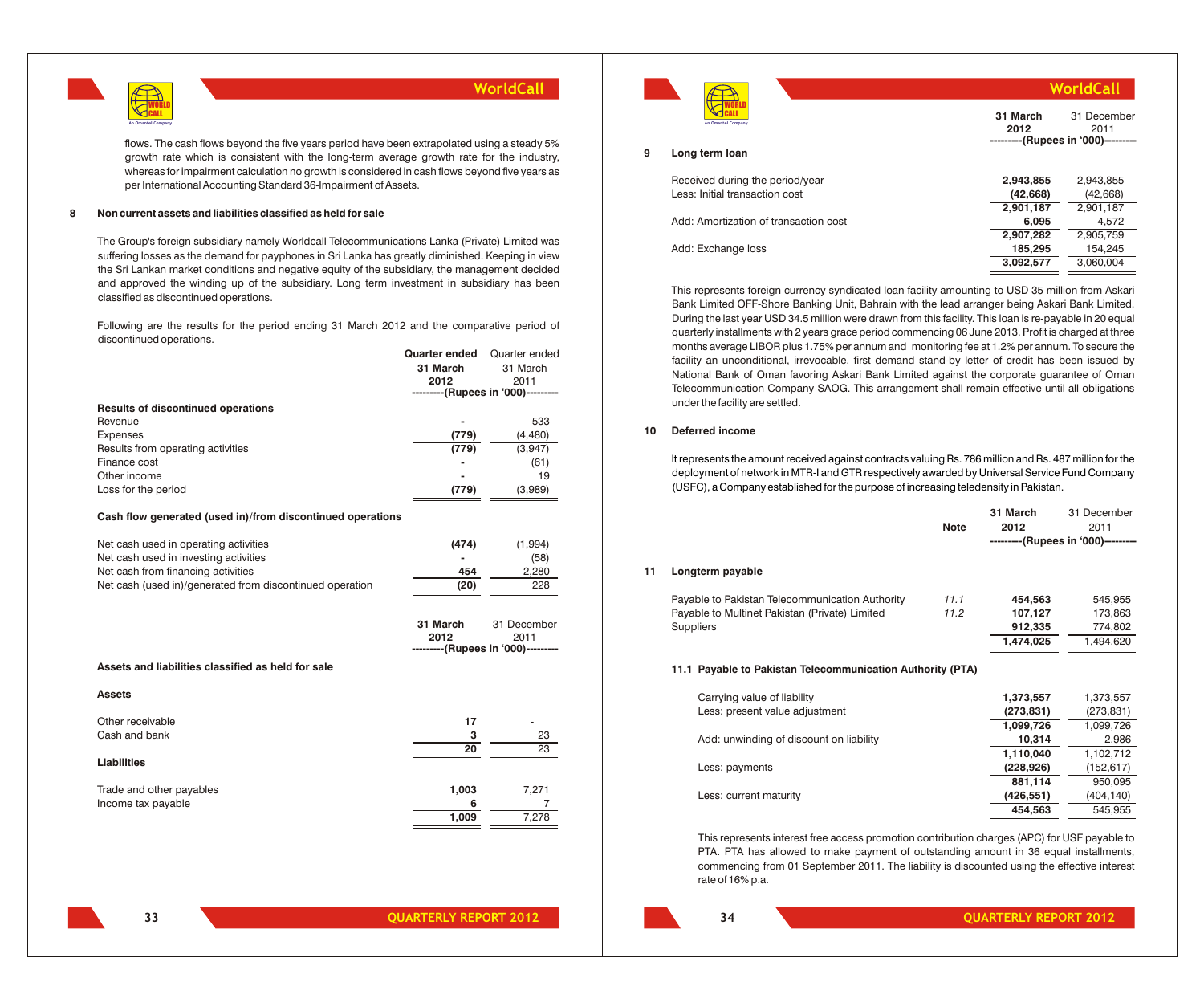

**31 March 2012** 31 December 2011 ---(Rupees in '000)---

#### **11.2 Payable to Multinet Pakistan (Private) Limited**

| Carrying value of liability             | 784,800    | 784,800    |
|-----------------------------------------|------------|------------|
| Less: present value adjustment          | (103, 356) | (103, 356) |
|                                         | 681.444    | 681,444    |
| Add: unwinding of discount on liability | 11,593     | 8,627      |
|                                         | 693,037    | 690,071    |
| Add: exchange loss                      | 23,400     | 23,400     |
|                                         | 716.437    | 713.471    |
| Less: current maturity                  | (609, 310) | (539, 608) |
|                                         | 107,127    | 173,863    |

This represents amount payable to Multinet Pakistan (Pvt.) Limited ("MPL") in respect of indefeasible right to use of media. Subsequent to initial recognition, the consideration that was immediately payable was deferred for period of five years by MPL. Gain on remeasurement has been calculated using the effective interest rate of 16% per annum.

#### **12 Contingencies and commitments - The Company**

### **Contingencies**

#### **12.1 Billing disputes with PTCL**

- **12.1.1** There is a dispute of Rs. 72.64 million (31 December 2011: Rs 72.64 million) with PTCL of non revenue time of prepaid calling cards and Rs. 42.27 million (31 December 2011: Rs 38.84 million) for excess minutes billed on account of interconnect and settlement charges. The management is hopeful that matter will be decided in favour of the Company.
- **12.1.2** PTCL has charged the Company excess Domestic Private Lease Circuits (DPLC) and other media charges amounting to Rs. 170.4 million (31 December 2011: Rs.168.8 million) on account of difference in rates, distances and date of activations. The Company has deposited Rs. 40 million (31 December 2011: Rs. 40 million) in Escrow Account on account of dispute of charging of bandwidth charges from the date of activation of Digital Interface Units (DIUs) for commercial operation and in proportion to activation of DIUs related to each DPLC link and excess charging in respect of Karachi-Rawalpindi link which was never activated. The management is hopeful that matter will be decided in favour of the Company.

#### **12.2 Disputes with Pakistan Telecommunication Authority (PTA)**

- **12.2.1** There is a dispute with PTA on roll out of Company's 479 MHz and 3.5 GHz frequency bands licenses for allegedly not completing roll out within prescribed time. The dispute is pending adjudication at PTA. The Company is hopeful that the issue will be favorably resolved at the level of PTA in as much as the Company has now started it roll out plan.
- **12.2.2** There is a dispute with PTA on payment of R&D Fund contribution amounting to Rs. 5.65 million (31 December 2011: Rs. 11.3 million). The legal validity of this fund is under challenge before the Honorable Supreme Court of Pakistan. The Company is hopeful of a favorable decision.
- **12.2.3** There is a dispute with PTA on payment of contribution of APC for USF amounting to Rs. 491 million (31 December 2011: Rs. 491 million). Out of this amount, Rs. 394 million has been deposited with PTA in relation to the period prior to the valid formation of USF fund by the Federal Government. The matter is pending adjudication before the Honorable Supreme Court of Pakistan. The Company is hopeful of a favorable decision.



## **WorldCall**

#### **12.3 Taxation issues**

- **12.3.1** Income Tax Return for the tax year ended 30 June 2006 was filed under the self assessment scheme. Subsequently, the case was reopened by invoking the provisions of section 122 (5A). Additions were made on account of brought forward losses, gratuity and goodwill of Rs. 773 million. The appeal of the Company is pending in Income Tax Appellate Tribunal Lahore. The management is hopeful that the matter will be decided in favour of the Company.
- **12.3.2** Income Tax Returns for the tax year ended 30 June 2003 were filed under the self assessment scheme of Worldcall Communications Limited, Worldcall Multimedia Limited, Worldcall Broadband Limited and Worldcall Phonecards Limited, now merged into the Company. The Company has received orders under section 122(5A) against the said returns filed under self assessment on 02 January 2009. As per Orders, the Income Tax Department intends to amend the returns on certain issues such as depreciation, turnover tax adjustment, gratuity provision, share premium, allocation of expenses to capital gain, mark up from associates and share deposit money amounting to Rs. 29.9 million. An appeal has been filed by the Company against the orders before the Commissioner of Income Tax (Appeals). Commissioner of Income Tax (Appeals) has restored the original assessment order U/S 177 dated 17 May 2005 for Worldcall Broadband Limited. Remaining appeals were also decided and a partial relief was given by CIT (Appeals), while being aggrieved, the Company has filed appeals in Income Tax Appellate Tribunal Lahore. Based on legal advice, the management is hopeful that matter will be decided in favour of the Company.
- **12.3.3** There is a dispute with sales tax authorities for payment of Rs.167 million claimed and obtained as sales tax refund in the year 2006 by the Company. The matter is presently being adjudicated by the Honorable Lahore High Court Lahore. An injunction currently holds field which precludes recovery from the Company. The Company has paid 20% of principal amount to date to the department against the said dispute. Moreover, this is an industrial issue and in case companies of other jurisdiction the Inland Revenue Tribunal has dismissed the case of sales tax authorities. It is therefore, the Company is hopeful of a favorable decision.
- **12.3.4** The department of Inland Revenue, Sales Tax, LTU has issued a show cause notice under section 11(2) and 36(1) of the Sales Tax Act 1990 demanding Rs. 223.32 million allegedly claimed wrongly as input tax during the period 2005 to 2009 on LDI services. It is the case of the department that LDI services are exempt under Federal Excise Act therefore input tax cannot be claimed for exempt services. The case is at first appellate forum i.e. Commissioner Appeals. Based on legal advice Company is hopeful of a favorable decision
- **12.3.5** The Deputy Commissioner Inland Revenue finalized the assessment under section 161/205 of the Ordinance for tax year 2006 and create a demand of Rs.113.39 million. The Company filed an Appeal before CIT(Appeals), wherin after adjudication the CIT(Appeals) has setaside the original order of the DCIR.

|                    |                                               | 31 March<br>2012<br>---------(Rupees in '000)--------- | 31 December<br>2011 |
|--------------------|-----------------------------------------------|--------------------------------------------------------|---------------------|
| <b>Commitments</b> |                                               |                                                        |                     |
| 12.4               | Outstanding quarantees                        | 987,732                                                | 963,482             |
| 12.5               | Commitments in respect of capital expenditure | 2,010,411                                              | 2,185,760           |
| 12.6               | Outstanding letters of credit                 | 38,249                                                 | 55,697              |